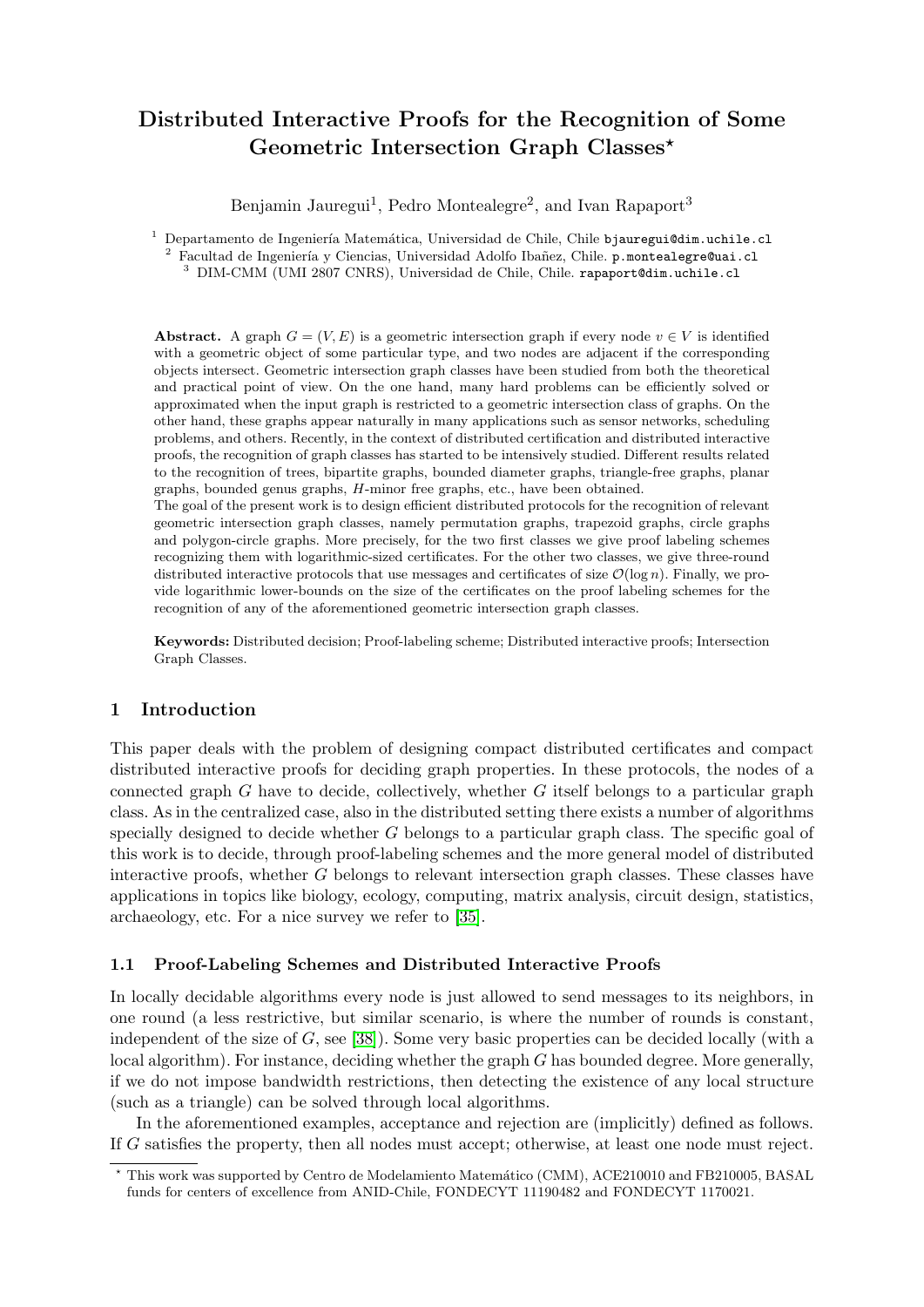These very fast local algorithms could be used in distributed fault-tolerant computing, where the nodes, with some regularity, must check whether the current network configuration is in a legal state [\[29\]](#page-15-2). Then, if the configuration becomes at some point illegal, the rejecting node(s) raise the alarm or launch a recovery procedure. When there are distributed algorithms designed for particular graph classes, the use of an initial recognizing protocol could avoid the risk of running a distributed protocol for graphs that do not belong to the class for which the protocol was designed.

Of course, many simple properties cannot be decided with one round (or with a constant number of rounds) through local algorithms. In order to overcome this issue, the notion of prooflabeling scheme (PLS) was introduced [\[29\]](#page-15-2). PLSs can be seen as a distributed counterpart of the nondeterministic class NP. In fact, in a PLS, a powerful prover gives to every node  $v$  a certificate  $c(v)$ . This provides G with a global distributed proof. Then, every node v performs a local verification using its local information together with  $c(v)$ .

Incorporating a powerful prover to the model is not just motivated by a purely theoretical interest. In fact, with the rise of the Internet, prover-assisted computing models are ubiquitous. Asymmetric applications –social networks, cloud computing, etc.– where a very powerful central entity stores and process large amounts of data, are already part of our everyday lives. A key issue, which is a central part of the PLS model, is that the devices of the network cannot trust the central entity and are forced to verify the correctness of the distributed proof.

The generalization of the class NP to interactive proof systems, a model where the prover and the verifier are allowed to interact was a breakthrough in computational complexity [\[3,](#page-14-0)[18,](#page-15-3)[19,](#page-15-4)[32,](#page-15-5)[40\]](#page-15-6). In the distributed framework, the notion of distributed interactive protocols was introduced in [\[27\]](#page-15-7) and further studied in [\[9](#page-14-1)[,14](#page-15-8)[,36,](#page-15-9)[37\]](#page-15-10). In such protocols, a centralized, untrustable prover with unlimited computation power, named Merlin, exchanges messages with a randomized distributed algorithm, named Arthur.

Let us illustrate the general idea of this model, and also some notation. If we consider, for instance, four interactions, then there are two possible protocols: a dAMAM protocol and dMAMA protocol. In a dAMAM protocol, also denoted dAM[4], the last interaction is performed by Merlin. In a dMAMA protocol, also denoted  $dMA[4]$ , the last interaction is performed by Arthur. Note that  $dAM[1]=dM$ , and we recover exactly the PLS model.

Now, we are going to explain with more detail what happens in a particular case. Let us consider a three interaction, dMAM=dAM[3] protocol. In this case Merlin starts, and he provides a certificate to Arthur (that is, certificates  $c(v)$  for every node  $v \in V$ ). Then, a random string (fresh randomness) is generated and made public to both Arthur (the nodes) and Merlin. This is the interaction performed by Arthur, and it should be interpreted as if Arthur was challenging Merlin. Note also that we are considering here the shared randomness setting.

Finally, Merlin replies to the query by sending another distributed certificate. After all these interactions, comes the deterministic distributed verification phase, performed between every node and its neighbors, after which every node decides whether to accept or reject.

We say that an algorithm uses  $\mathcal{O}(f(n))$  bits if the messages exchanged between the nodes (in the verification round), and also the certificates sent by the prover Merlin to the nodes, are upper bounded by  $\mathcal{O}(f(n))$ . We include this bandwidth bound in the notation, which becomes  $dMA[k, f(n)]$  and  $dAM[k, f(n)]$  for the corresponding protocols.

Interaction may decrease drastically the size of the messages needed to solve some problems. Consider, for instance, the problem symmetry, where the nodes are asked to decide whether the graph  $G$  has a non-trivial automorphism (i.e., a non-trivial one-to-one mapping from the set of nodes to itself preserving edges). Any PLS solving the symmetry problem requires certificates of size  $\Omega(n^2)$  [\[21\]](#page-15-11). Nevertheless, this problem admits distributed interactive protocols with small certificates, and very few interactions. In fact, it can be solved with both a  $dMAM[\log n]$  protocol and a  $dAM[n\log n]$  protocol [\[27\]](#page-15-7).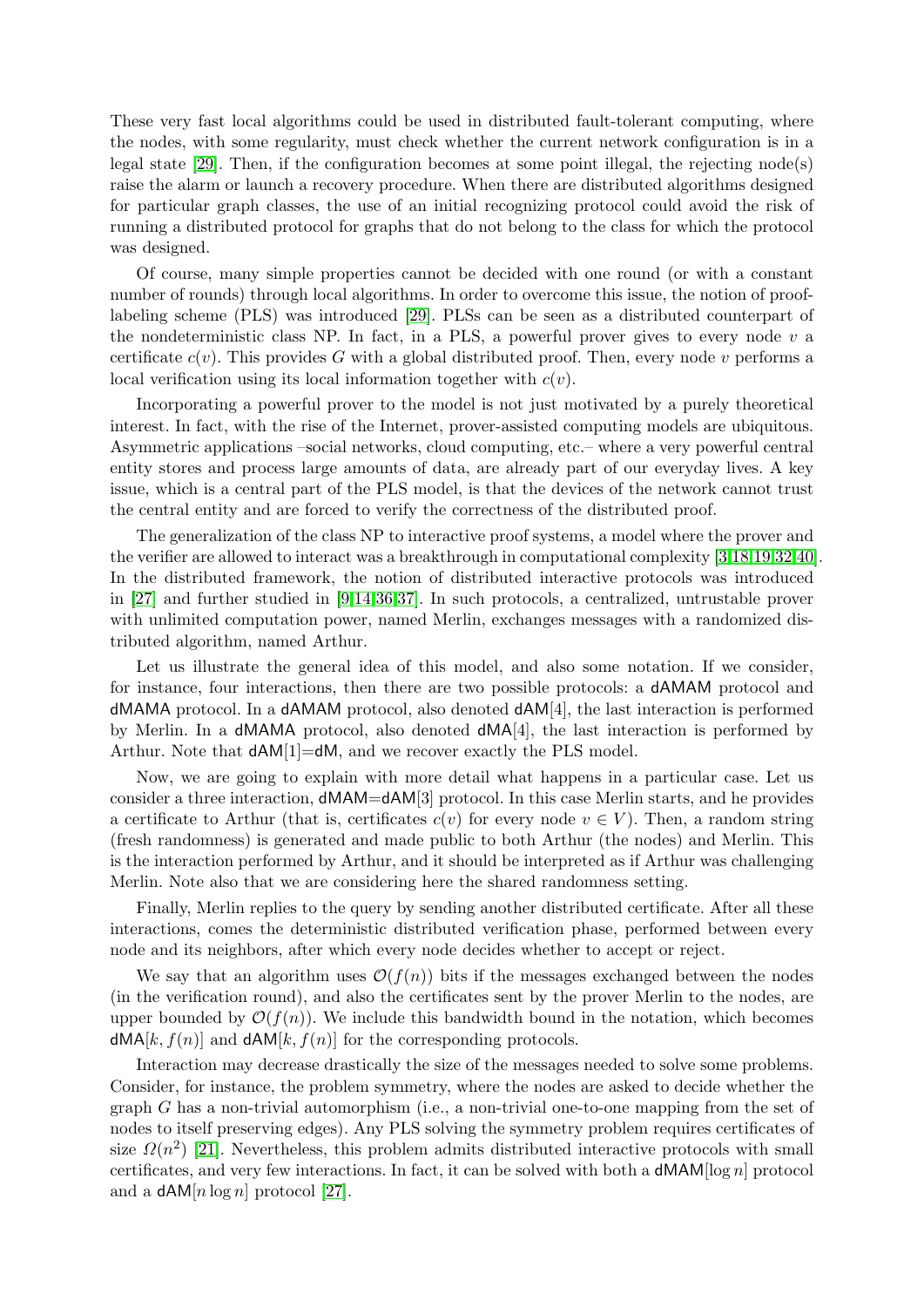#### 1.2 Geometric Intersection Graph Classes

A graph  $G = (V, E)$  is a geometric intersection graph if every node  $v \in V$  is identified with a geometric object of some particular type, and two vertices are adjacent if the corresponding objects intersect. The two simplest non-trivial, and arguably two of the most studied geometric intersection graphs are interval graphs and permutation graphs. In fact, most of the best-known geometric intersection graph classes are either generalizations of interval graphs or generalizations of permutation graphs. It comes as no surprise that many papers address different algorithmic and structural aspects, simultaneously, in both interval and permutation graph [\[2](#page-14-2)[,23](#page-15-12)[,30](#page-15-13)[,43\]](#page-15-14).

In both interval and permutation graphs, the intersecting objects are (line) segments, with different restrictions imposed on their positions. In interval graphs, the segments must all lie on the real line. In permutation graphs, the endpoints of the segments must lie on two separate, parallel real lines. In Figure [1](#page-2-0) we show an example of a permutation graph.



<span id="page-2-0"></span>Fig. 1. An example of a permutation graph with its corresponding intersection model.

Although the class of interval graphs is quite restrictive, there are a number of practical applications and specialized algorithms for interval graphs [\[20,](#page-15-15)[22](#page-15-16)[,28\]](#page-15-17). Moreover, for several applications, the subclass of unit interval graphs (the situation where all the intervals have the same length) turns out to be extremely useful as well [\[4,](#page-14-3)[25\]](#page-15-18).

A natural generalization of interval graphs are circular arc graphs, where the segments, instead of lying on a line, lie on a circle. More precisely, a circular arc graph is the intersection graph of arcs of a circle. Although circular arc graphs look similar to interval graphs, several combinatorial problems behave very differently on these two classes of graphs. For example, the coloring problem is NP-complete for circular arc graphs while it can be solved in linear time on interval graphs [\[16\]](#page-15-19). Recognizing circular-arc graphs can be done in linear-time [\[24,](#page-15-20)[34\]](#page-15-21).

The class of permutation graphs behaves as the class of interval graphs in the sense that, on one hand, permutation graphs can be recognized in linear time [\[30\]](#page-15-13) and, on the other hand, many NP-complete problems can be solved efficiently when the input is restricted to permutation graphs  $[8,31]$  $[8,31]$ . A graph G is a **circle graph** if G is the intersection model of a collection of chords in a circle (see Figure [2\)](#page-2-1).



<span id="page-2-1"></span>Fig. 2. An example of a circle graph with its corresponding intersection model.

Clearly, circle graphs are a generalization of permutation graphs. In fact, permutation graphs can be characterized as circle graphs that admit an equator, i.e., an additional chord that inter-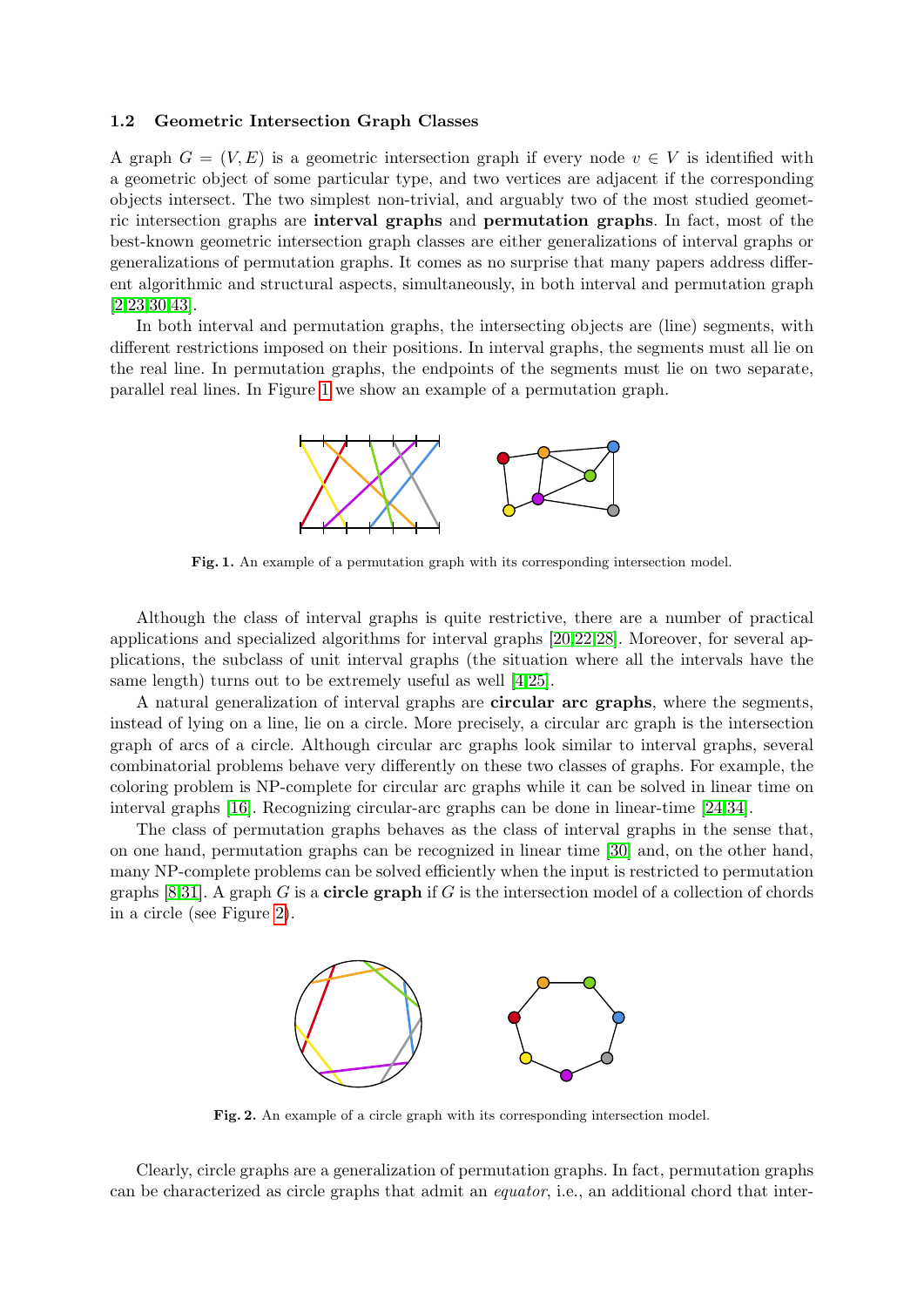sects every other chord. Circle graphs can be recognized in time  $\mathcal{O}(n^2)$  [\[41\]](#page-15-23). Many NP-complete problems can be solve in polynomial time when restricted to circle graphs [\[26,](#page-15-24)[42\]](#page-15-25).

The well-known class of **trapezoid graphs** is a generalization of both interval graphs and permutation graphs. A trapezoid graph is defined as the intersection graph of trapezoids between two horizontal lines (see Figure [3\)](#page-3-0). Ma and Spinrad [\[33\]](#page-15-26) showed that trapezoid graphs can be recognized in  $\mathcal{O}(n^2)$  time. Trapezoid graphs were applied in various contexts such as VLSI design [\[10\]](#page-15-27) and bioinformatics [\[1\]](#page-14-5). Note that trapezoid and circle graphs are incomparable: the trapezoid graph of Figure [3](#page-3-0) is not a circle graph, while the circle graph of Figure [2](#page-2-1) is not a trapezoid graph.



<span id="page-3-0"></span>Fig. 3. An example of a permutation graph with its corresponding intersection model.

Recall that the way permutation graphs were generalized to circular graphs is by placing the ends of the segments in a circle (as chords) instead of placing the ends of the segments in two parallel lines. The same approach is used to generalize trapezoidal graphs and thus introducing polygon circle graphs.

More precisely, a **polygon circle graph** is the intersection graph of convex polygons of  $k$ sides, all of whose vertices lie on a circle. In this case we refer to a k-polygon circle graphs. In Figure [4](#page-3-1) we show an example of a 3-polygon circle graph. Both trapezoid graphs and circle graphs are proper subclasses of polygon circle graphs. Note that the polygon circle graph of Figure [4](#page-3-1) is neither a trapezoid graph nor a circle graph.



<span id="page-3-1"></span>Fig. 4. An example of a 3-polygon circle graph with its corresponding intersection model.

The problem of recognizing whether a graph is a k-polygon circle graphs, for any  $k \geq 3$ , is NP-complete [\[39\]](#page-15-28). Nevertheless, many NP-complete problems have polynomial time algorithms when restricted to polygon circle graphs [\[16,](#page-15-19)[17\]](#page-15-29). In an unpublished result, M. Fellows proved that the class of polygon circle graphs is closed under taking induced minors.

## 1.3 Our Results

In Section [3](#page-5-0) we recall, explain and develop some tools, building blocks for the rest of the paper. In Section [4](#page-7-0) we prove that trapezoid graphs can be recognized by PLSs with certificates of size  $\mathcal{O}(\log n)$ , and then we obtain the result for permutation graphs as a corollary. Then, in Section [5](#page-10-0) we prove that k-polygon circle graphs can be recognized with a three round, dMAM protocol woth proof-size  $\mathcal{O}(\log n)$ , and we obtain the result for circle graphs as a particular case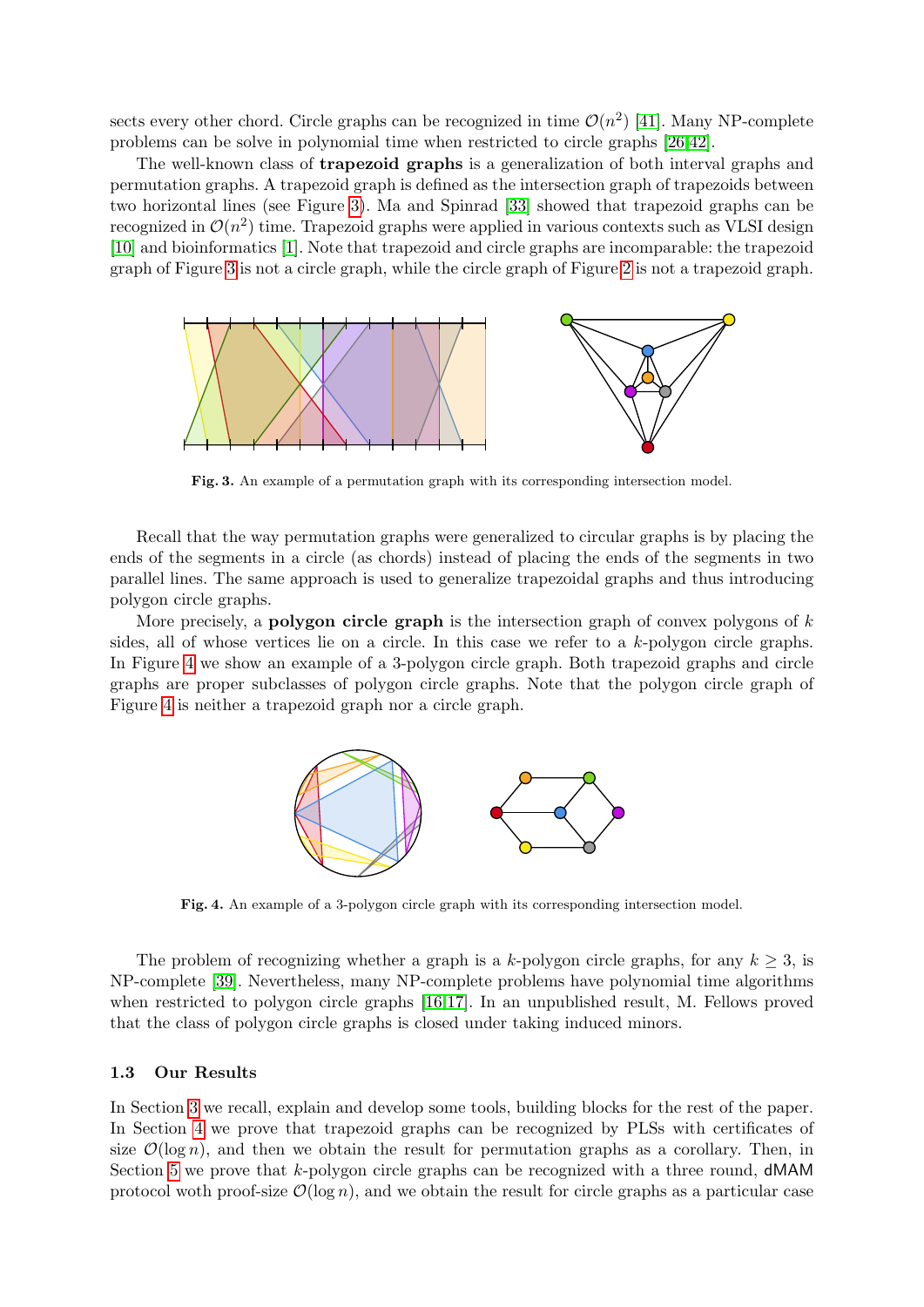when  $k = 2$ . Finally, in Section [6,](#page-12-0) we prove that any PLS for recognizing permutation graphs, trapezoid graphs, circle graphs or polygon circle graphs requires certificates of size  $\Omega(\log n)$ .

#### 1.4 Related Work

We already know the existence of PLSs (with logarithmic size certificates) for the recognition of many graph classes such as acyclic graphs [\[29\]](#page-15-2), planar graphs [\[13\]](#page-15-30), graphs with bounded genus [\[12\]](#page-15-31), graph classes defined by a finite set of forbidden minors [\[5\]](#page-14-6), etc.

The distributed interactive proof model is clearly more powerful than the PLS model. Some problems, for which any PLS requires huge certificates, can be solved with a distributed interactive protocol with small certificates and, in fact, with very few interactions. This is the case of problem symmetry, where the system must decide whether a graphs has a non-trivial automorphism. Problem symmetry is in  $dM/M[\log n]$  and also in  $dAM[n\log n]$ , while the size of any certificate in a PLS must be of size at least  $\Omega(n^2)$  [\[27\]](#page-15-7).

It is always important to keep in mind the compiler defined in [\[37\]](#page-15-10) which turns, automatically, any problem solved in NP in time  $\tau(n)$  into a dMAM protocol that uses bandwidth  $\tau(n) \log n/n$ . Therefore, any class of sparse graphs that can be recognized in linear time, can also be recognized by a dMAM protocol with logarithmic-sized certificates.

Any geometric intersection graph class is hereditary (a graph class is hereditary if the class is closed under taking induced subgraphs). Examples of hereditary graph classes include planar graphs, forests, bipartite graphs, perfect graphs, etc. Interestingly, the only graph properties that are known to require PLSs with large certificates (e.g. small diameter [\[7\]](#page-14-7), non-3-colorability [\[21\]](#page-15-11), having a non-trivial automorphism [\[21\]](#page-15-11)), are non-hereditary. This raises the question of whether we can improve the result of this paper and design a PLS for the recognition of any geometric intersection graph.

# 2 Preliminaries

Let G be a simple connected *n*-node graph, let  $I: V(G) \to \{0,1\}^*$  be an input function assigning labels to the nodes of  $G$ , where the size of all inputs is polynomially bounded on  $n$ . Let id:  $V(G) \to \{1,\ldots,\text{poly}(n)\}\$ be a one-to-one function assigning identifiers to the nodes. A *distributed* language  $\mathcal L$  is a (Turing-decidable) collection of triples  $(G, id, I)$ , called network configurations.

A distributed interactive protocol consists of a constant series of interactions between a prover called Merlin, and a verifier called Arthur. The prover Merlin is centralized, has unlimited computing power and knows the complete configuration  $(G, id, I)$ . However, he cannot be trusted. On the other hand, the verifier Arthur is distributed, represented by the nodes in  $G$ , and has limited knowledge. In fact, at each node v, Arthur is initially aware only of his identity  $\mathsf{id}(v)$ , and his label  $I(v)$ . He does not know the exact value of n, but he knows that there exists a constant c such that  $\mathsf{id}(v) \leq n^c$ . Therefore, for instance, if one node v wants to communicate  $id(v)$  to its neighbors, then the message is of size  $\mathcal{O}(\log n)$ .

Given any network configuration  $(G, id, I)$ , the nodes of G must collectively decide whether  $(G, id, I)$  belongs to some distributed language  $\mathcal{L}$ . If this is indeed the case, then all nodes must accept; otherwise, at least one node must reject (with certain probabilities, depending on the precise specifications we are considering).

Interactive protocols have two phases: an interactive phase and a verification phase. If Arthur is the party that starts the interactive phase, he picks a random string  $r_1$  (known to all nodes of G because we are considering the shared randomness setting) and send it to Merlin. Merlin receives  $r_1$  and provides every node v with a certificate  $c_1(v)$  that is a function of v,  $r_1$  and  $(G, id, I)$ . Then again Arthur picks a random string  $r_2$  and sends  $r_2$  to Merlin, who, in his turn, provides every node v with a certificate  $c_2(v)$  that is a function of v,  $r_1$ ,  $r_2$  and  $(G, id, I)$ . This process continues for a fixed number of rounds. If Merlin is the party that starts the interactive phase, then he provides at the beginning every node v with a certificate  $c_0(v)$  that is a function of v and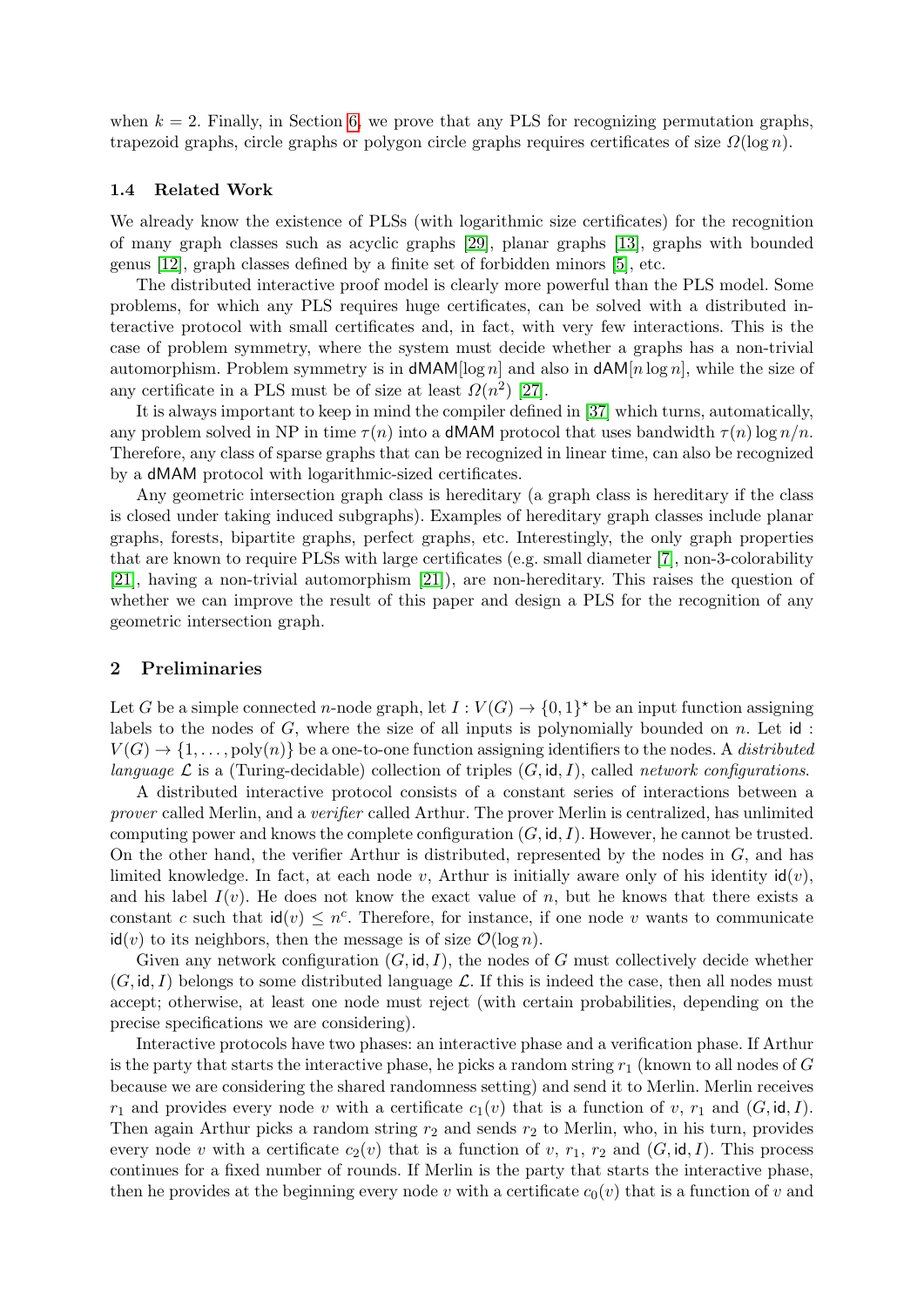$(G, id, I)$ , and the interactive process continues as explained before. In the last interaction round, the verification phase begins. This phase is a one-round deterministic algorithm executed at each node. More precisely, every node v broadcasts a message  $M<sub>v</sub>$  to its neighbors. This message may depend on  $\mathbf{id}(v)$ ,  $I(v)$ , all random strings generated by Arthur, and all certificates received by  $v$  from Merlin. Finally, based on all the knowledge accumulated by  $v$  (i.e., its identity, its input label, the generated random strings, the certificates received from Merlin, and all the messages received from its neighbors), the protocol either accepts or rejects at node  $v$ . Note that Merlin knows the messages each node broadcasts to its neighbors because there is no randomness in this last verification round.

**Definition 1.** Let V be a verifier and M a prover of a distributed interactive proof protocol for languages over graphs of n nodes. If  $(V, \mathcal{M})$  corresponds to an Arthur-Merlin k-round,  $\mathcal{O}(f(n))$ bandwidth protocol, we write  $(V, \mathcal{M}) \in dAM_{\text{brot}}[k, f(n)]$ .

**Definition 2.** Let  $\epsilon \leq 1/3$ . The class  $dAM_{\epsilon}[k, f(n)]$  is the class of languages L over graphs of n nodes for which there exists a verifier  $V$  such that, for every configuration  $(G, id, I)$  of size n, the two following conditions are satisfied.

**Completeness.** If  $(G, id, I) \in \mathcal{L}$  then, there exists a prover M such that  $(\mathcal{V}, \mathcal{M}) \in dAM_{prot}[k, f(n)]$ and

 $\Pr[\mathcal{V} \text{ accepts } (G, \text{id}, I) \text{ in every node given } \mathcal{M}] \geq 1 - \varepsilon.$ 

**Soundness.** If  $(G, id, I) \notin \mathcal{L}$  then, for every prover M such that  $(\mathcal{V}, \mathcal{M}) \in dAM_{prot}[k, f(n)]$ ,

 $\mathbf{Pr} \big[ \mathcal{V} \text{ rejects } (G, \text{id}, I) \text{ in at least one nodes given } \mathcal{M} \big] \geq 1 - \varepsilon.$ 

We also denote  $dAM[k, f(n)] = dAM_{1/3}[k, f(n)]$ , and omit the subindex  $\varepsilon$  when its value is obvious from the context.

For small values of k, instead of writing  $dAM[k, f(n)]$ , we alternate M's and A's. For instance:  $dMAM[f(n)] = dAM[3, f(n)]$ . In particular  $dAM[f(n)] = dAM[2, f(n)]$ . Moreover, we denote  $dM[f(n)]$  the model where only Merlin provides a certificate, and no randomness is allowed (in other words, the model dM is the PLS model).

In this paper, we are interested mainly in the languages of graphs that are permutation, trapezoid, circle, polygon-circle and unit square. Formally,

PERMUTATION-RECOGNITION =  $\{\langle G, \text{id} \rangle \text{ s.t. } G \text{ is a permutation graph}\}.$ TRAPEZOID-RECOGNITION =  $\{\langle G, \text{id} \rangle \text{ s.t. } G \text{ is a trapezoid graph}\}.$ CIRCLE-RECOGNITION =  $\{\langle G, \text{id} \rangle \text{ s.t. } G \text{ is a circle graph}\}.$  $k$ -POLYGON-CIRCLE-RECOGNITION =  $\{\langle G, \text{id} \rangle \text{ s.t. } G \text{ is a } k\text{-polygon-circle graph}\}.$ 

We denote by [n] the set  $\{0, \ldots, n-1\}$  and  $S_n$  the set of permutations of [n]. In the following, all graphs  $G = (V, E)$  are simple and undirected. When the nodes of an *n*-node graph are enumerated with unique values in [n], we denote  $G = ([n], E)$ . In a distributed problem, we always assume that the input graph is connected. We use the standard definitions and notations for (induced) subgraph, neighborhood, path, cycle, tree, clique, etc. For more details we refer to the textbook of Diestel [\[11\]](#page-15-32).

#### <span id="page-5-0"></span>3 Toolbox

In our results, we use some previously defined protocols as subroutines. In some cases, we consider protocols that solve problems which are more general than just decision problems (as, for instance, the construction of a spanning tree).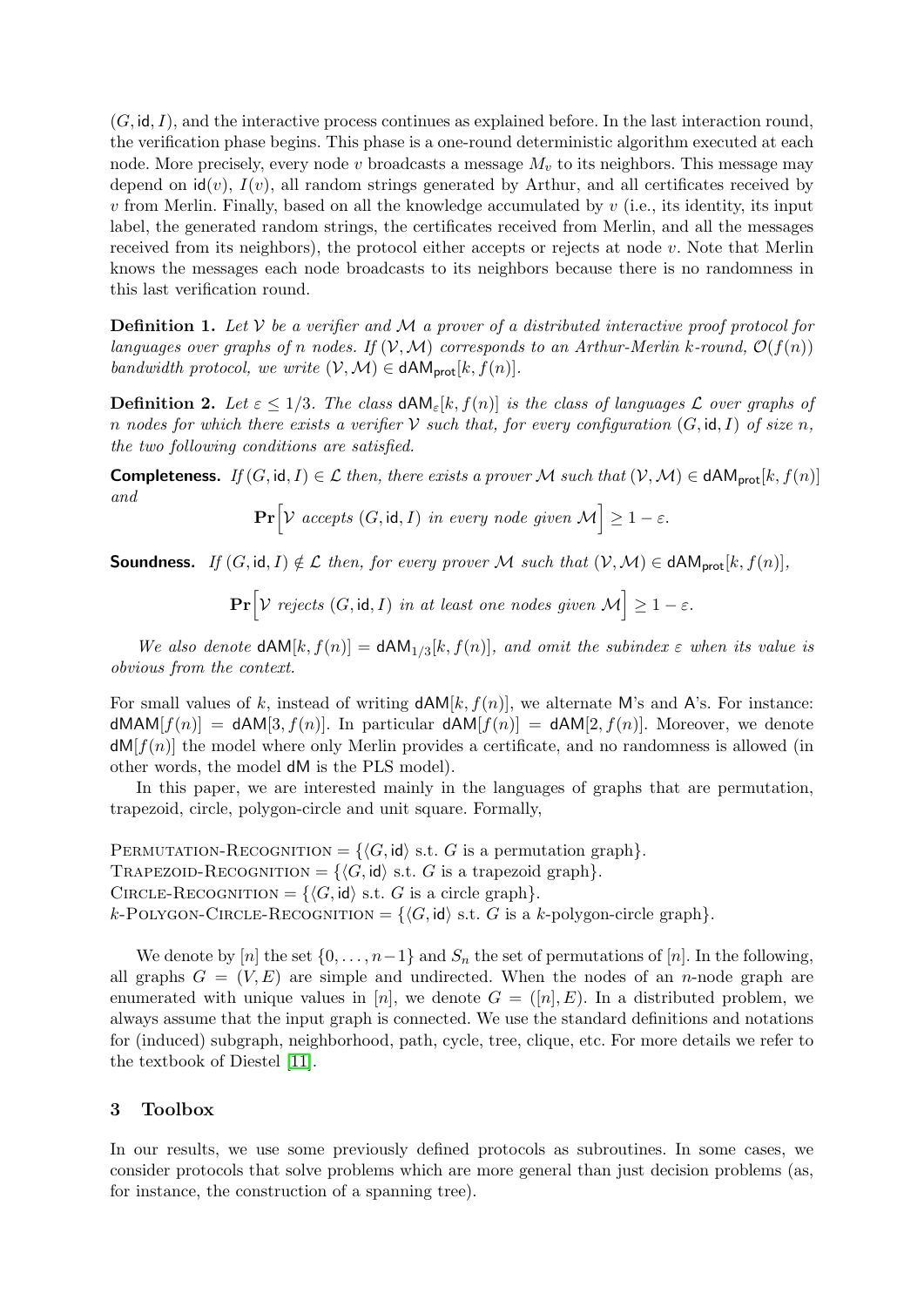# 3.1 Spanning Tree and Related Problems

The construction of a spanning tree is an important building block for several protocols in the PLS model. Given a network configuration  $\langle G, \mathbf{id} \rangle$ , the Spanning-Tree problem asks to construct a spanning tree  $T$  of  $G$ , where each node has to end up knowing which of its incident edges belong to T.

<span id="page-6-0"></span>**Proposition 1.** There is a 1-round protocol for SPANNING-TREE with certificates of size  $\mathcal{O}(\log n)$ .

From the protocol of Proposition [1](#page-6-0) it is easy to construct another one for problem Size, where the nodes, given the input graph  $G = (V, E)$ , have to verify the precise value of |V| (recall that we are assuming that the nodes are only aware of a polynomial upper bound on  $n = |V|$ .

<span id="page-6-1"></span>**Proposition 2.** [\[29\]](#page-15-2) There is a 1-round protocol for SIZE with certificates of size  $\mathcal{O}(\log n)$ .

Finally, for two fixed nodes  $s, t \in V$ , problem  $s, t$  – PATH is defined in the usual way: given a network configuration  $\langle G, id \rangle$ , the output is a path P that goes from s to t. In other words, each node must end up knowing whether it belongs to  $P$ , and, in the positive cases, which of its neighbors are its predecessor and successor in P.

**Proposition 3.** [\[29\]](#page-15-2) There is a 1-round protocol for s, t–PATH with certificates of size  $\mathcal{O}(\log n)$ .

#### 3.2 Problems Equality and Permutation

A second important building block, this time for interactive protocols, is a protocol for solving problem EQUALITY, which is defined as follows. Given G a connected n-node graph, each node  $v$ receives two natural numbers  $a(v)$  and  $b(v)$ , both of them encoded with  $\mathcal{O}(log(n))$  bits. The problem EQUALITY consists of verifying whether the multi-sets  $\mathcal{A} = \{a(v)\}_{v \in V}$  and  $\mathcal{B} = \{b(v)\}_{v \in V}$ are equal.

**Proposition 4.** [\[37\]](#page-15-10) Problem EQUALITY belongs to  $dAM_{1/3}[\log n]$ .

A closely related problem is PERMUTATION, where some function  $\pi$  is given as input, and the nodes must verify whether  $\pi$  is indeed a permutation (a bijective function from V to  $[n]$ ). Note that the input is given in a distributed way, by given  $\pi(v)$  to each node  $v \in V$ . Using the protocol for Equality as subroutine, it is possible to solve Permutation with certificates of size  $\mathcal{O}(\log n)$ .

<span id="page-6-2"></span>**Proposition 5.** [\[37\]](#page-15-10) Problem PERMUTATION belongs to  $dMAM_{1/3}[\log n]$ .

We now introduce a new problem called CORRESPONDING ORDER, which is defined for inputs of the form  $\langle G = (V, E), id, (x, \pi) \rangle$ , where the nodes must verify that: (i)  $\pi$  is a bijection from V to [n]; (ii) x is an injective function from V to [N], where  $N \geq n$ ; and (iii) for every  $u, v \in V$ ,  $\pi(u) > \pi(v) \iff x(u) > x(v).$ 

<span id="page-6-3"></span>**Proposition 6.** Problem CORRESPONDING ORDER belongs to  $dMAM[log N]$ .

Proof. The following is a protocol for CORRESPONDING ORDER. In the first round, each node v receives from the prover:

– The certification for the size of V and that  $\pi$  is an injective function.

 $(a - a(v) = (x(v), \pi(v))$  and  $b(v) = (y(v), \pi(v)) + 1 \mod n$ , with  $y(v) \in [N]$ .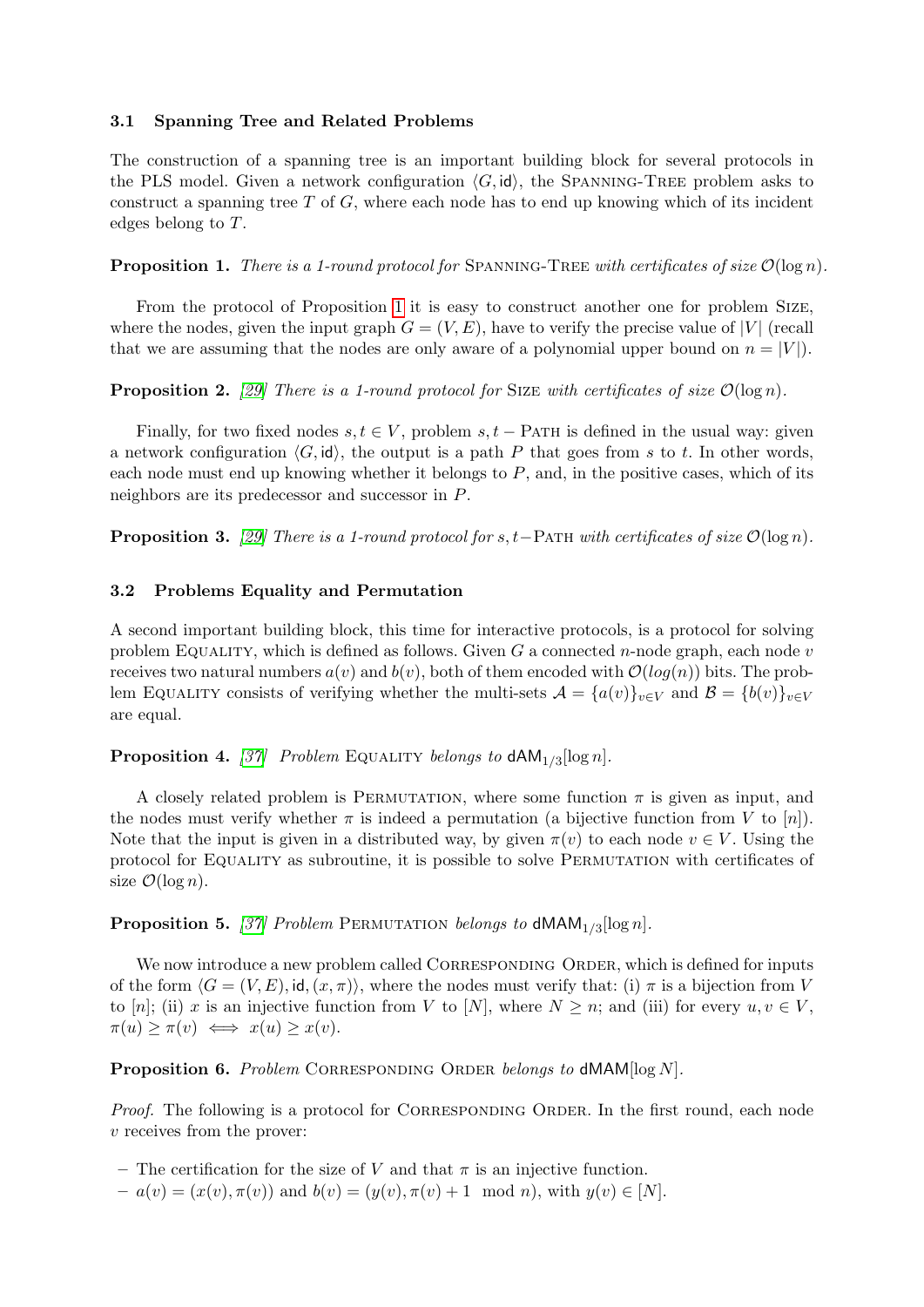Suppose that  $\pi$  is an injective function and that n is known by all the nodes. Observe that, if  $\{a(v)\}_{v\in V}$  and  $\{b(v)\}_{v\in V}$  are equal, then  $y(v) = x(u)$ , where u is the successor of v, i.e.  $\pi(u) = \pi(v) + 1$ . Then,  $\langle G = (V, E), id, (x, \pi) \rangle$  is a yes-instance of CORRESPONDING ORDER if and only if  $\pi$  is an injective function,  $\{a(v)\}_{v\in V} = \{b(v)\}_{v\in V}$ , and  $x(v) \leq y(v)$  for each node v such that  $\pi(v) < n-1$ .

Then, in the two remaining rounds, the nodes interact with the prover in order to prove that  $\pi$  is an injective function and that  $\{a(v)\}_{v\in V}$ ,  $\{b(v)\}_{v\in V}$  are equal multi-sets, using the protocols for PERMUTATION and EQUALITY, respectively. The nodes also check that  $x(v) \leq y(v)$  (except for the node v such that  $\pi(v) = n - 1$ . The communication bounds, as well as the correctness and soundness of the protocol follows from the ones of protocols for Spanning-Tree, Size, EQUALITY and PERMUTATION.  $\Box$ 

Note that our protocol for CORRESPONDING ORDER can be easily extended to the case when the range of function  $x$  is a set  $S$  of size  $N$  that admits a total order.

## <span id="page-7-0"></span>4 Permutation and Trapezoid Graphs

To recognize trapezoid graphs, first we present a useful characterization of them that are used to build a compact one-round PLS for TRAPEZOID-RECOGNITION, from which we derive a protocol for PERMUTATION.

Remember that in a model of a trapezoid graph, there are two parallel lines  $\mathcal{L}_t$  and  $\mathcal{L}_b$ . We denote this lines the top and bottom lines, respectively. Each trapezoid has sides contained in each line, and then defined by four vertices, two in the top line, and two in the bottom line. Formally, each trapezoid T is defined by the set  $T = \{t_1, t_2, b_1, b_2\}$ , where  $t_1 < t_2$  and  $b_1 < b_2$ , with  $t_1, t_2 \in \mathcal{L}_t$  and  $b_1, b_2 \in \mathcal{L}_b$  (see Figure [5\)](#page-7-1). The definition of a trapezoid graph can be restated



<span id="page-7-1"></span>**Fig. 5.** Each trapezoid T is defined by the set  $T = \{b_1, b_2, t_1, t_2\}$ .

as follows (see [\[6\]](#page-14-8)): A trapezoid graph  $G = (V, E)$  is the intersection graph of a set of trapezoids  ${T_v}_{v \in V}$  satisfying the following conditions. The vertices of each trapezoid have values in [2n], two corresponding to the upper line and the other to the bottom line. The vertices defining the set  ${T_v}_{v \in V}$ , are all different, i.e., no pair of trapezoids share vertices. Therefore, in both the top and the bottom lines, each element in  $[2n]$  correspond to a vertex of some trapezoid. The trapezoid model in the example of reffig:Extrapezoid satisfies these conditions.

For  $v \in V$ , we call  $\{t_1(v), t_2(v), b_1(v), b_2(v)\}$  the vertices of  $T_v$ . Moreover, we say that  $\{t_1(v), t_2(v), b_1(v), b_2(v)\}\$ are the vertices of node v. In the following, a trapezoid model satisfying the abode conditions is called a *proper trapezoid model* for G. Given a graph  $G = (V, E)$ (that is not necessarily a trapezoid graph), a *semi-proper trapezoid model* for  $G$  is a set of trapezoids  $\{T_v\}_{v\in V}$  satisfying previous conditions, such that, for every  $\{u, v\} \in E$ , the trapezoids  $T_v$ and  $T_u$  have nonempty intersection. The difference between a proper and a semi-proper model is that in the first we also ask every pair of non-adjacent edges have non-intersecting trapezoids.

Given a trapezoid graph  $G = (V, E)$  and a proper trapezoid model  $\{T_v\}_{v \in V}$ , we define the following sets for each  $v \in V$ :

$$
F_t(v) = \{ i \in [2n] \mid i < t_1(v) \text{ and } i \in \{ t_1(w), t_2(w) \} \text{ for some } w \notin N(v) \}
$$
\n
$$
F_b(v) = \{ i \in [2n] \mid i < b_1(v) \text{ and } i \in \{ b_1(w), b_2(w) \} \text{ for some } w \notin N(v) \}
$$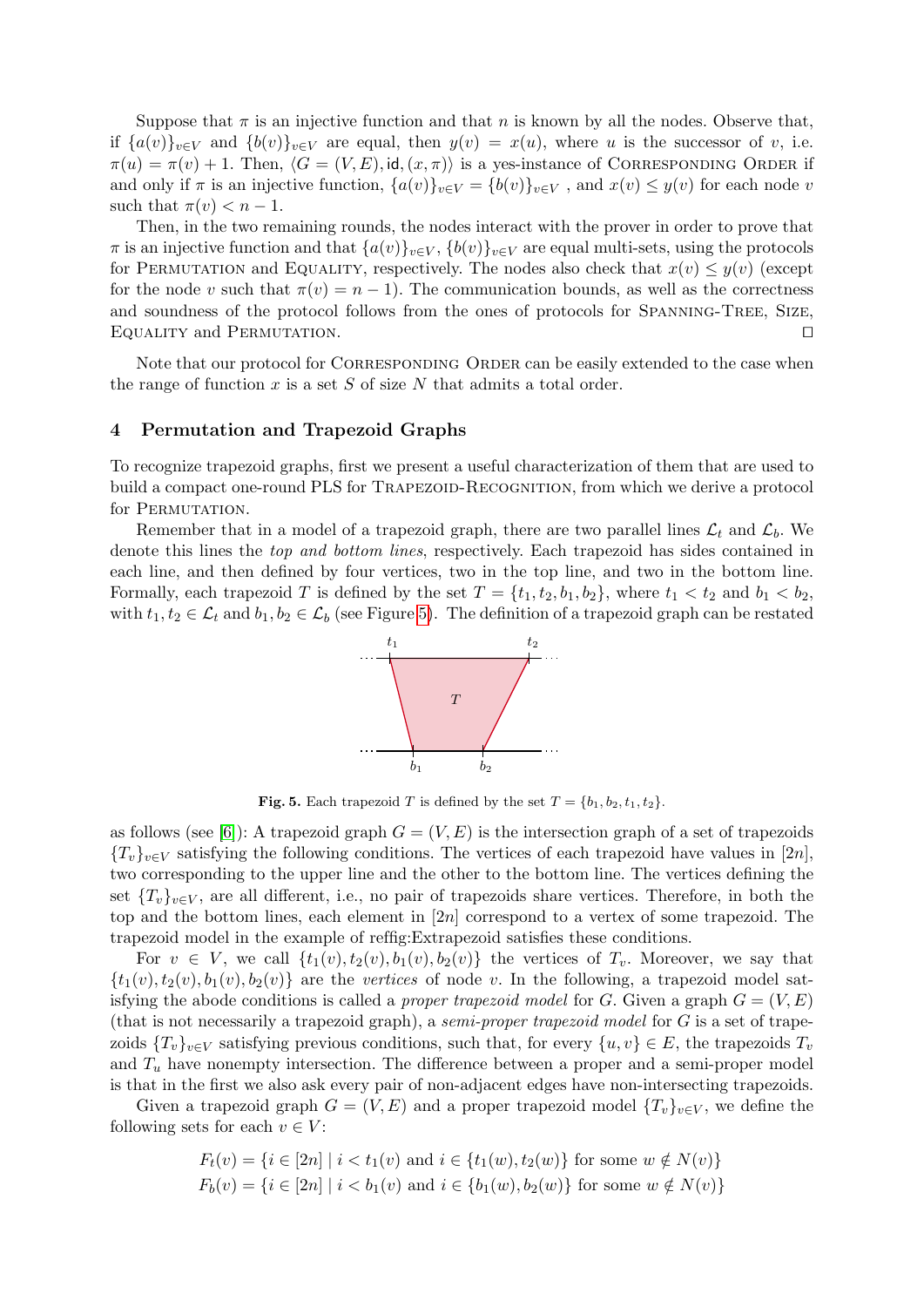We also call  $f_t(v) = |F_t(v)|$  and  $f_b(v) = |F_b(v)|$ . The following lemmas characterize trapezoid graphs.

<span id="page-8-1"></span>**Lemma 1.** Let  $G = (V, E)$  an connected trapezoid a graph with n nodes. Then each proper trapezoid model  $\{T_v\}_{v\in V}$  of G satisfies for every  $v \in V$ :

$$
b_1(v) - f_b(v) = t_1(v) - f_t(v)
$$

*Proof.* Let  $\{T_v\}_{v\in V}$  be a proper trapezoid model of G. Then, given a node  $v \in V$ , all the coordinates in  $F_t(v)$  are vertices of some  $w \neq N(v)$ . Such trapezoids  $T_w$  have their two upper vertices in the set  $[t_1(v)]$  and their two lower vertices in  $[b_1(v)]$ , as otherwise  $T_w$  and  $T_v$  would intersect. Then, the cardinality of the set  $[t_1(v)] \setminus F_t(v)$  is even, and the same holds for  $[b_1(v)] \setminus F_t(v)$  $F_b(v)$ . Moreover, the cardinality of the set  $[t_1(v)] \setminus F_t(v)$  equals the cardinality of  $[b_1(v)] \setminus F_b(v)$ , as every position in  $[2n]$  corresponds to a vertex of some trapezoid's node. We deduce that

$$
t_1(v) - f_t(v) = |\{1, \ldots, t_1(v)\} \setminus F_t(v)| = |\{1, \ldots, b_1(v)\} \setminus F_b(v)| = b_1(v) - f_b(v).
$$

<span id="page-8-2"></span>**Lemma 2.** Let  $G = (V, E)$  be a n-node graph that is not a trapezoid graph. Then, for every semi-proper trapezoid model  $\{T_v\}_{v\in V}$  of G, at least one of the following conditions is true:

- 1.  $\exists v \in V$  such that some value in  $\{b_1(v), \ldots, b_2(v)\}\;$  or  $\{t_1(v), \ldots, t_2(v)\}\;$  is a vertex of  $\omega \notin V$  $N(v)$ .
- 2.  $\exists v \in V$  such that  $b_1(v) f_b(v) \neq t_1(v) f_t(v)$ .

*Proof.* Let G be a graph that is not a trapezoid graph and  $\{T_v\}_{v\in V}$  a semi-proper trapezoid model. As G is not a permutation graph, by definition necessarily there exist a pair  $\{v, \omega\} \notin E$ such that  $T_v \cap T_\omega \neq \emptyset$ . We distinguish two possible cases (see Figure [6\)](#page-8-0):

1.  $[b_1(v), b_2(v)]_N \cap [b_1(\omega), b_2(\omega)]_N \neq \emptyset$  or  $[t_1(v), t_2(v)]_N \cap [t_1(\omega), t_2(\omega)]_N \neq \emptyset$ . 2.  $[b_1(v), b_2(v)]_N \cap [b_1(\omega), b_2(\omega)]_N = \emptyset$  and  $[t_1(v), t_2(v)]_N \cap [t_1(\omega), t_2(\omega)]_N = \emptyset$ .



<span id="page-8-0"></span>Fig. 6. A representation of the two possible cases. In the first case, depicted in left, at least one vertex of a trapezoid is contained in the other. In the second case, in the right hand, the trapezoids intersect, but not in the vertices.

Clearly if the first case holds, then condition 1 is satisfied. Suppose then that there is no pair  $\{v, \omega\} \notin E$  such that  $T_v \cap T_\omega \neq \emptyset$  satisfying the first case. Then necessarily the second case holds. Let u be a node for which exists  $\omega \in V \setminus N(u)$  such that  $T_u \cap T_w \neq \emptyset$ . For all possible choices of u, let us pick the one such that  $b_1(u)$  is minimum. Then u satisfies the following conditions:

- (a) Exists a node  $\omega \in V$  such that  $\omega \notin N(v)$  and  $T_u \cap T_{\omega} \neq \emptyset$
- (b) All nodes  $\omega \in V$  such that  $\omega \notin N(v)$  and  $T_u \cap T_{\omega} \neq \emptyset$  satisfy that  $t_2(\omega) < t_1(u)$  and  $b_2(u) < b_1(\omega)$
- (c) None of the positions in  $\{1,\ldots,b_1(u)\}$  is occupied by a vertex of a node  $\omega$  such that  $\{u,\omega\}\notin$ E and  $T_u \cap T_\omega \neq \emptyset$ .

Observe that conditions (a) and (b) imply that  $t_1(u) - f_t(u) > 0$ , while condition (c) implies that  $b_1(u) - f_b(u) = 0$ . We deduce that condition 2 holds by u.

We are now ready to define our protocol and main result regarding TRAPEZOID-RECOGNITION.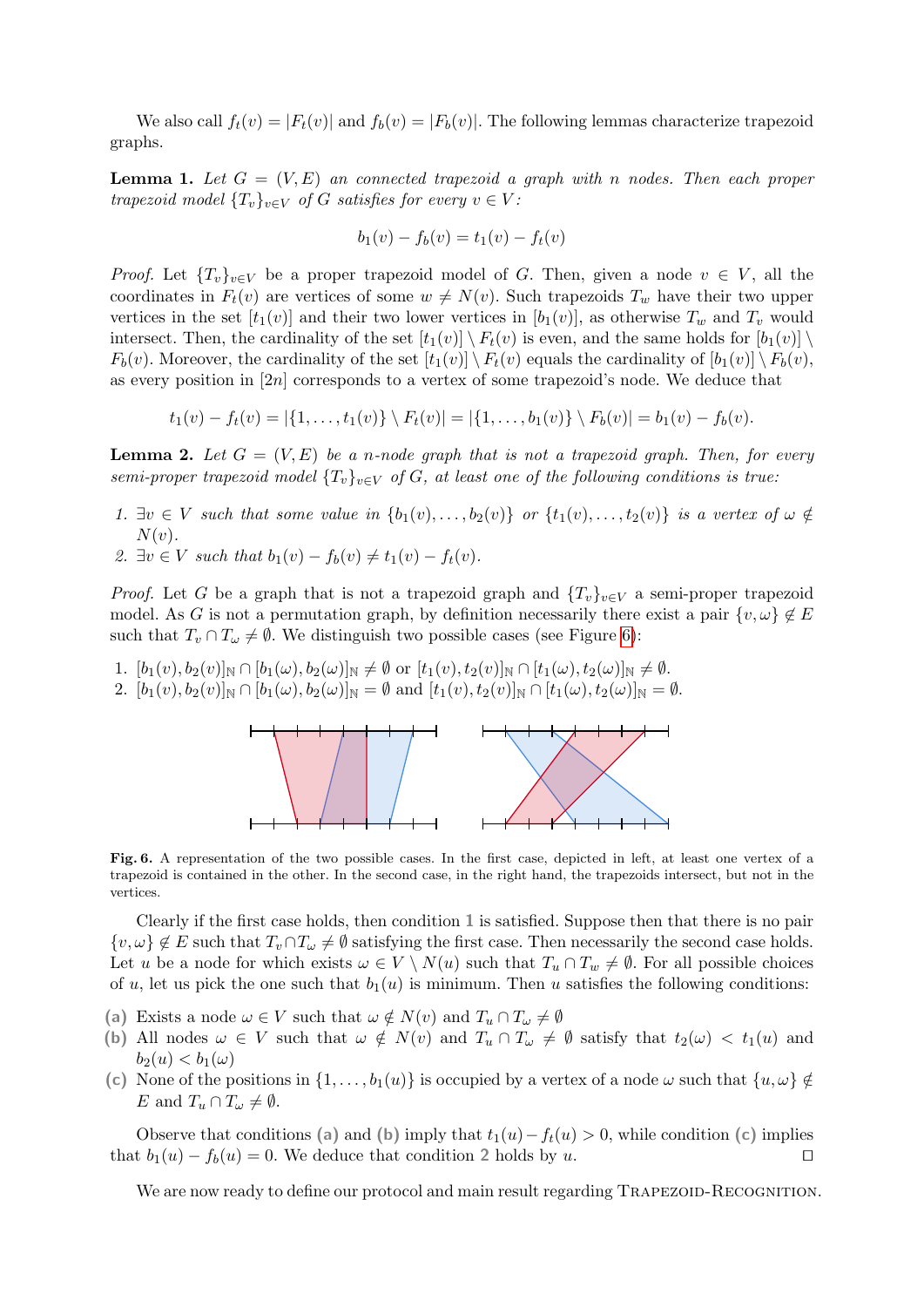**Theorem 1.** There is a 1-round proof labelling scheme for TRAPEZOID-RECOGNITION with certificates of size  $\mathcal{O}(\log n)$ .

Proof. The following is a one-round PLS for TRAPEZOID-RECOGNITION

Given an instance  $\langle G = (V, E), id \rangle$ , the certificate provided by the prover to node  $v \in V$  is interpreted as follows.

- 1. The certification of the total number of nodes  $n$ , according to some protocol for SIZE.
- 2. Values  $b_1(v)$ ,  $b_2(v)$ ,  $t_1(v)$ ,  $t_2(v) \in [2n]$ , such that  $b_1(v) < b_2(v)$  and  $t_1(v) < t_2(v)$ , representing the vertices of a trapezoid  $T_v$ .
- 3. Value  $p_v$  corresponding to the minimum position in the upper line greater that  $t_1(v)$  that is not a vertex of a neighbor of v.
- 4. Value  $q_v$  corresponding minimum position in the lower line grater than  $b_1(v)$  that is not a vertex of a neighbor of  $v$ .
- 5. The certification of a path  $P_t$  between the node with vertex 0 and the node with vertex  $2n-1$  in the upper line (respecting assignment in 2.) and a path  $P<sub>b</sub>$  between the node node with vertex 0 and the node with vertex  $2n - 1$  in the lower line. Both paths according to a protocol for  $s, t -$  PATH.

Then, in the verification round, each node shares with its neighbors their certificates. Using that information each node v can compute  $f_t(v)$  and  $f_b(v)$ , and check the following conditions:

- a. The correctness of the value of  $n$ , according to some protocol for SIZE.
- **b**. The correctness of the paths  $P_b$  and  $P_t$ , according to a protocol for  $s, t$  PATH.
- c. The vertices of the trapezoid of v are in  $[2n]$ .
- d.  $T_v \cap T_\omega \neq \emptyset$  for all  $\omega \in N(v)$ .
- e. All values in  $\{t_1(v) + 1, \ldots, t_2(v) 1\}$  and  $\{b_1(v) + 1, \ldots, b_2(v) 1\}$  are a vertex of some neighbor of v.
- f.  $t_2(v) < p_v$  and  $b_2(v) < q_v$ .
- g. If  $\omega \in N(v)$  and  $p_{\omega} < t_2(v)$ , then v verifies that  $p_{\omega}$  is a vertex of some other neighbor.
- h. If  $\omega \in N(v)$  and  $q_{\omega} < b_2(v)$ , then v verifies that  $q_{\omega}$  is a vertex of some other neighbor.
- i.  $b_1(v) f_b(v) = t_1(v) f_t(v)$ .

We now analyze the soundness and completeness of our protocol.

Completeness: Suppose that G is a trapezoid graph. An honest prover just has to send the real number of nodes n, a trapezoid model  $\{T_v\}_{v\in V}$  of G and valid paths  $P_b$  and  $P_t$  according the trapezoid model. Then, the nodes will verify a, b by the completeness of the protocols for SIZE and s,  $t$  − PATH. Conditions c, d, e, f, g and h are verified by the correctness of the model  ${T_v}_{v \in V}$ . Condition i is also verified, by Lemma [1.](#page-8-1)

Soundness: Suppose G is not a trapezoid graph. If a dishonest prover provides a wrong value of n, or wrong paths  $P_t$  or  $P_b$ , then at least one node will reject verifying a or b. Then, we assume that the prover cannot cheat on these values.

Suppose that the prover gives values  $\{T_v\}_{v\in V}$  such that is fulfilled  $\bigcup_{v\in V}\{t_1(v), t_2(v)\}\neq [2n]$ . If some vertex of a node is not in the set  $[2n]$ , then that node fails to verify condition c and rejects. Without loss of generality, we can assume that there exists a  $j \in [2n]$  such that  $t_1(v), t_2(v) \neq j$ , for every  $v \in V$ . If a node  $\omega$  satisfies that  $t_1(\omega) < j < t_2(\omega)$ , then node  $\omega$  fails to verify condition e and rejects. Then  $j$  is not contained in any trapezoid. As  $P_t$  is correct,  $j$  must be different than 1 and 2n. Also by the correctness of  $P_t$ , there exist a pair of adjacent nodes  $u, v \in V$  such that  $t_2(u) < j < t_1(v)$ . From all possible choices for u and v, we pick the one such that  $t_2(u)$  is maximum. We claim that  $v$  fails to check condition g. Since  $j$  is not a vertex of any node, then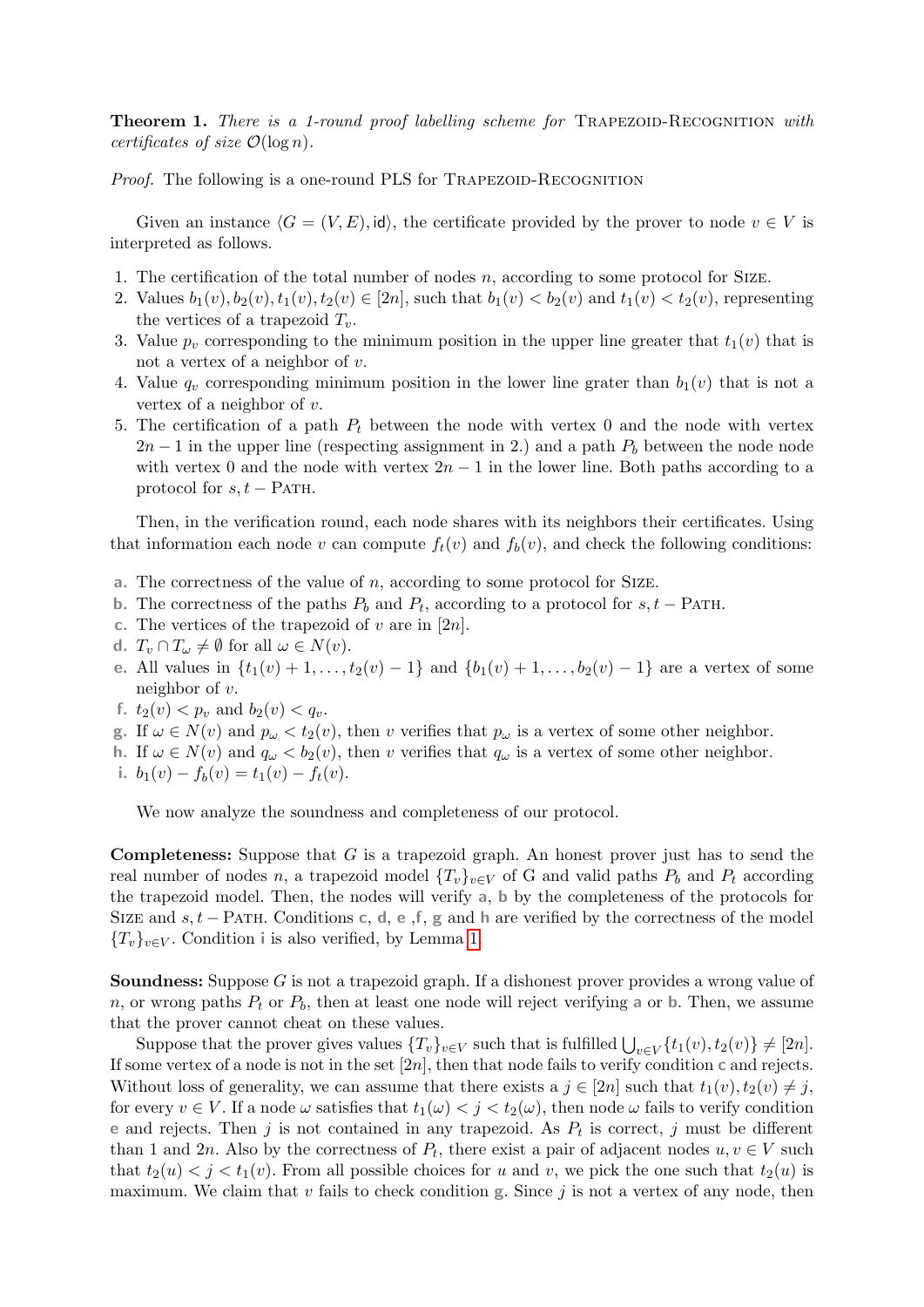$p_u \leq j$ . If v verifies condition g, then necessarily  $p_u \leq j$ . Then, there must exist a node  $\omega \in N(v)$ such that  $p_u = t_1(\omega)$ . But since we are assuming that j is not contained in any trapezoid, we have that  $t_2(\omega) < j$ , contradicting the choice of u.

Therefore, if conditions a - h are verified, we can assume that the nodes are given a semiproper trapezoid model of  $G$ . Since we are assuming that  $G$  is not a trapezoid graph, by Lemma [2](#page-8-2) we deduce that condition i cannot be satisfied and some node rejects.

We now analyze the communication complexity of the protocol: the certification for Size and s, t – PATH is  $\mathcal{O}(\log n)$ , given by refprop:sizeofG and refprop:stpath. On the other hand, for each  $v \in V$ , the values  $b_1(v)$ ,  $b_2(v)$ ,  $t_1(v)$ ,  $t_2(v)$ ,  $p_v$ ,  $q_v$  are computable in  $\mathcal{O}(\log n)$  space as they are numbers in [2n]. Overall the total communication is  $\mathcal{O}(\log n)$ .

Observe that permutation graphs are exactly the trapezoid graphs that admit a proper model where  $t_2(v) = t_1(v) + 1$  and  $b_2(v) = b_1(v) + 1$ , for every  $v \in V$ . Then, previous protocol can be adapted to solve Permutation-Recognition, simply asking the nodes to accept only the models that satisfy previous condition. We conclude that PERMUTATION-RECOGNITION admits a PLS with certificates of size  $\mathcal{O}(\log n)$ .

# <span id="page-10-0"></span>5 Circle and Polygon Circle Graphs

In this section, we give a three-round protocol for the recognition of polygon-circle graph. This extension is based in a non-trivial extension of the properties of circle graphs.

Remember that a *n*-node graph  $G = (V, E)$  is a *k*-polygon-circle graph if and only if G is the intersection model of a set of n polygons of k vertices inscribed in a circle, namely  $\{P_v\}_{v\in V}$ . Further, every k-polygon-circle graph admits a model satisfying the following conditions  $[6]$ : (1) for each  $v \in V$ , the polygon  $P_v$  is represented as a set of k vertices  $\{p_0(v), \ldots, p_{k-1}(v)\}\$  such that, for each  $i \in [k-1]$ ,  $1 \leq p_i(v) < p_{i+1}(v) \leq n \cdot k$ , and  $(2) \bigcup_{v \in V} \bigcup_{i \in [k]} \{p_i(v)\} = [n \cdot k]$ . In other words, each value in  $[k \cdot n]$  corresponds to a unique vertice of some polygon. A set of polygons satisfying conditions (1) and (2) are called a proper polygon model for G. Similar to previous cases, when we just ask that adjacent nodes have intersecting polygons (but not necessarily the reciprocal) we say that the model is a semi-proper polygon model for G.

Let G be a graph and  $\{P_v\}$  be a semi-proper model for G. For each  $v \in V$ . Let us call  $\alpha(v)$ the set of points in  $\{1,\ldots,p_1(v)\}\cup\{p_k(v),\ldots,kn\}$  that do not correspond to a neighbor of v. For each  $i \in [k]$ , we also call  $\beta_i(v)$  the set of nodes  $w \notin N(v)$  such that  $p_i(w) \in \alpha(v)$ . Formally,

$$
\alpha(v) = \{i \in [0, p_1(v)]_{\mathbb{N}} \cup [p_k(v), kn - 1]_{\mathbb{N}} : \forall u \in N(v), i \notin P_u\}
$$

$$
\beta_i(v) = \{w \in V : p_i(w) \in \alpha(v)\}
$$

<span id="page-10-1"></span>**Lemma 3.** Let  $G = (V, E)$  be a graph, and let  ${P_v}_{v \in V}$  a semi-proper model for G. Then  ${P_v}_{v \in V}$  is a proper model for G if and only if  $|\alpha(v)| = k|\beta_1(v)|$  for every  $v \in V$ .

*Proof.* Let us suppose first that  $\{P_v\}_{v\in V}$  is a proper model for G and v be an arbitrary node. If  $\alpha(v) = \emptyset$  the result is direct. Then, let us suppose that  $\alpha(v) \neq \emptyset$ , and let us pick  $q \in \alpha(v)$ . Then necessarily there exists  $i \in [k]$  such that q belongs to  $\beta_i(v)$ . Observe that for each node w in  $\beta_i(v)$ , all the vertices of the polygon  $P_w$  are contained  $\alpha_v$ . Otherwise, the polygons  $P_w$  and  $P_v$ would have non-empty intersection, which contradicts the fact that  ${P_v}_{v\in V}$  is a proper model. This implies that  $|\alpha(v)| = k|\beta_i(v)|$ , for every  $i \in [k]$ . In particular  $|\alpha(v)| = k|\beta_1(v)|$ .

Let us suppose now that  ${P_v}_{v\in V}$  is not a proper model for G. Let us define the set C of vertices having non-neighbor with intersecting polygons, formally

$$
C = \{ v \in V : \exists w \in V, \{v, w\} \notin E \text{ and } P_v \cap P_w \neq \emptyset \}.
$$

Now pick  $v \in C$  such that  $p_1(v)$  is maximum, and call  $C_v$  the set of non-neighbors of v whose polygons intersect with  $P_v$ . Let w be an arbitrary node in  $C_v$ . By the maximality of  $p_1(v)$ , we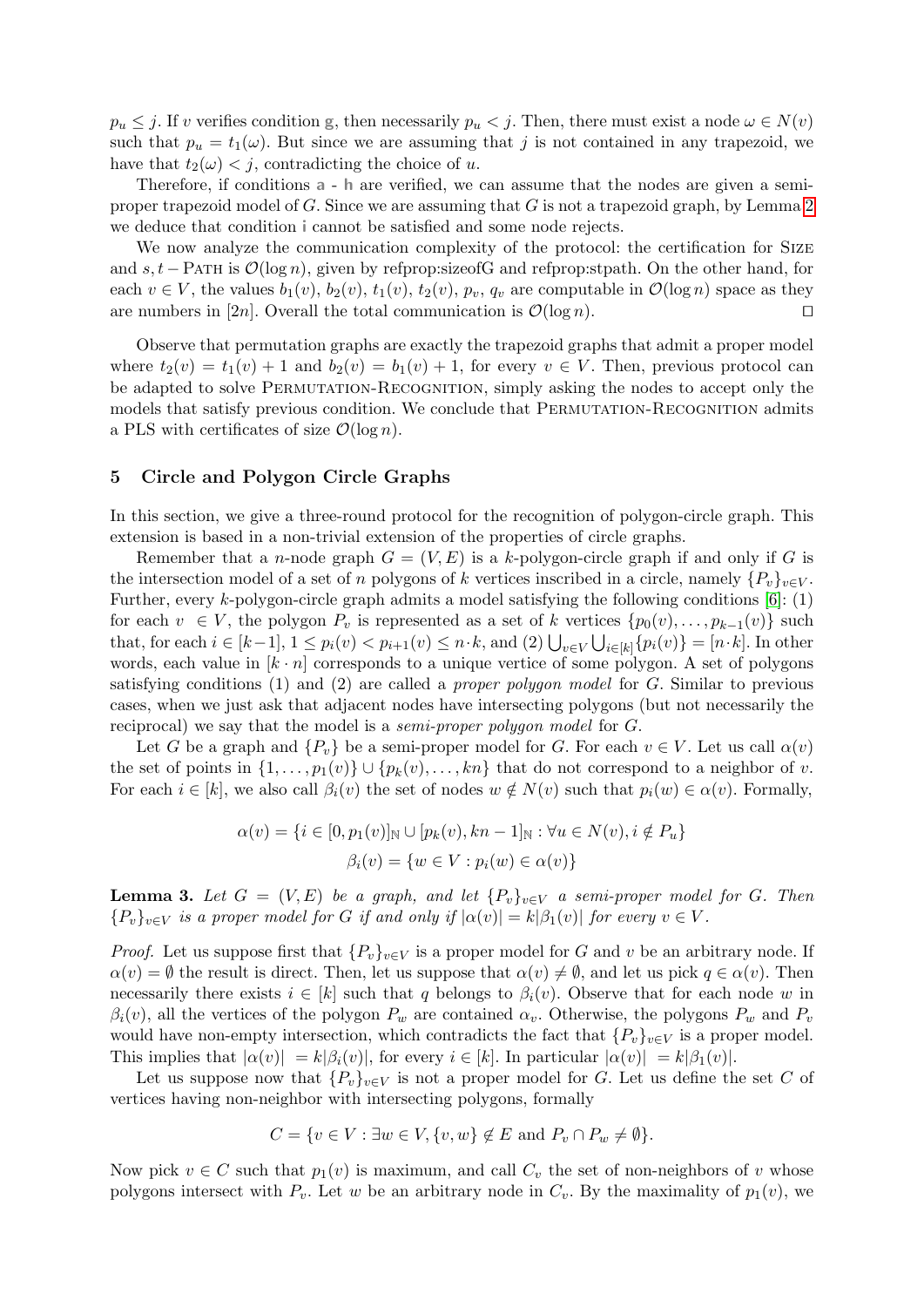know that  $p_1(w) \in \beta_1(v)$ . But since  $P_w \cap P_v \neq \emptyset$ , there must exist  $i \in [k]$  such that  $p_i(w) \notin \beta_i(v)$ . This implies that  $|\beta_1(v)| \geq |\beta_i(v)|$  for every  $i \in [k]$ , and at least one of these inequalities is strict. Since  $|\alpha(v)| = \sum_{i \in [k]} |\beta_i(v)|$ , we deduce that  $k|\beta_1(v)| > |\alpha(v)|$ .

Let  $G = (V, E)$  be a graph, and  $\{P_v\}_{v \in V}$  be a semi-proper polygon model for G. For each  $i \in [k]$  and  $v \in V$ , we denote by  $\pi_i(v)$  the cardinality of the set  $\{u \in V : p_i(u) < p_i(v)\}$ , and denote by  $\sigma_i(v)$  the cardinality of the set  $\{q < p_i(v) : \exists u \in V : p_1(u) = q \vee p_k(u) = q\}$ . For a node v, we denote  $N_{1,k}(v)$  the number vertices of polygons corresponding to neighbors of v, that are contained  $[0, p(v_1)]_N \cup [p(v_k), kn]_N$ . Formally,

$$
N_{1,k}(v) = |\{q \in [0, p(v_1)]_N \cup [p(v_k), kn]_N : \exists w \in N(v), q \in P_w\}|
$$

<span id="page-11-0"></span>**Lemma 4.** Let  $G = (V, E)$  be a graph, and  $\{P_v\}_{v \in V}$  be a semi-proper polygon model for G. Then,  $|\alpha(v)| = kn - p_k(v) + p_1(v) - 1 - N_{1,k}(v)$ , and  $|\beta_1(v)| = n - \sigma_k(v) + \pi_k(v) + \pi_1(v)$ .

*Proof.* Let  $\{P_v\}_{v\in V}$  be a semi-proper polygon model for G and v be an arbitrary node. First, observe that there are  $p_1(v)$  integer positions for vertices in  $[p_1(v)]$  and  $(kn-1) - p_k$  positions for vertices in  $[p_k, kn-1]$ . Then, there are  $kn - p_k + p_1(v) - 1$  available integer positions in  $[p_1(v)] \cup [p_k(v), kn-1]_N$ . Since  $N_{1,k}(v)$  of these positions are occupied by a polygon corresponding some neighbor of v, we deduce that  $\alpha(v) = kn - p_k + p_1(v) - 1 - N_{1,k}(v)$ .

Second, observe that the set  $\{p_1(u), p_k(u)\}_{u\in V}$  uses  $2n$  of the kn possible positions. Then, there are  $2n - \sigma_k(v)$  positions used the elements of  $\bigcup_{u \in V} \{p_1(u), p_k(u)\} \cap [p_k(v) + 1, kn - 1]_N$ . On the other hand, there are  $n - \pi_k$  positions used by vertices in  $\bigcup_{u \in V} \{p_k(u)\} \cap [p_k(v) + 1, kn - 1]_N$ . Therefore, there are  $n - \sigma_k(v) + \pi_k(v)$  positions used by  $\bigcup_{u \in V} \{p_1(u)\} \cap [p_k(v) + 1, kn - 1]_N$ . Finally, noticing that there are  $\pi_1(v)$  positions used by  $\bigcup_{u \in V} \{p_1(u)\} \cap [0, p_1(v) - 1]_N$ , we deduce that  $|\beta_1(v)| = n - \sigma_k(v) + \pi_k(v) + \pi_1(v)$ .

We are now ready to give the main result of this section.

**Theorem 2.**  $k$ -POLYGON-CIRCLE-RECOGNITION belongs to  $dMAM[log n]$ .

Proof. Consider the protocols for SIZE, PERMUTATION and CORRESPONDING ORDEROf Propo-sitions [2,](#page-6-1) [5](#page-6-2) and [6.](#page-6-3)Given an instance  $\langle G, \mathbf{d} \rangle$ , consider the following three round protocol. In the first round, the prover provides each node  $v$  with the following information:

- 1. The certification of the total number of nodes  $n$ , according to the protocol for SIZE.
- 2. The vertices of the polygon  $P_v$ , denoted  $V(P_v) = \{p_1(v), \ldots, p_k(v)\}.$
- 3. The values of  $\pi_1(v)$ ,  $\pi_k(v)$  and  $\sigma(v)$ .
- 4. The certification of  $\bigcup_{v} V(P_v) = [k \cdot n]$  according to the protocol for PERMUTATION.
- 5. The certification of the correctness of  $\{(p_1(v), \pi_1(v))\}_{v\in V}$  according to the protocol for CORresponding Order.
- 6. The certification of the correctness of  $\{(p_k(v), \pi_k(v))\}_{v\in V}$  according to the protocol for CORresponding Order.
- 7. The certification of the correctness of  $\{(p_1(v), \sigma_1(v)\}_{v\in V}$  and the collection  $\{p_k(v), \sigma_k(v)\}_{v\in V}$ according to the protocol for CORRESPONDING ORDER.

Then, in the second and third round the nodes perform the remaining interactions of the protocols for Permutation and Corresponding Order. In the verification round, the nodes first check the correctness of 1-7 according to the verification rounds for Size, Permutation and CORRESPONDING ORDER.

**Remark:** in order to check 7, each node has to play the role of two different nodes  $v', v'',$  one to verify  $\{(p_1(v), \sigma(v')\}_{v \in V}$ , and the other one to verifies  $\{(p_k(v), \sigma(v'')\}_{v \in V}$ , where  $\sigma(v') = \sigma_1(v)$ and  $\sigma(v'') = \sigma_k(v)$ . To do so, Merlin gives v the certificates of v' and v'', and v answers with the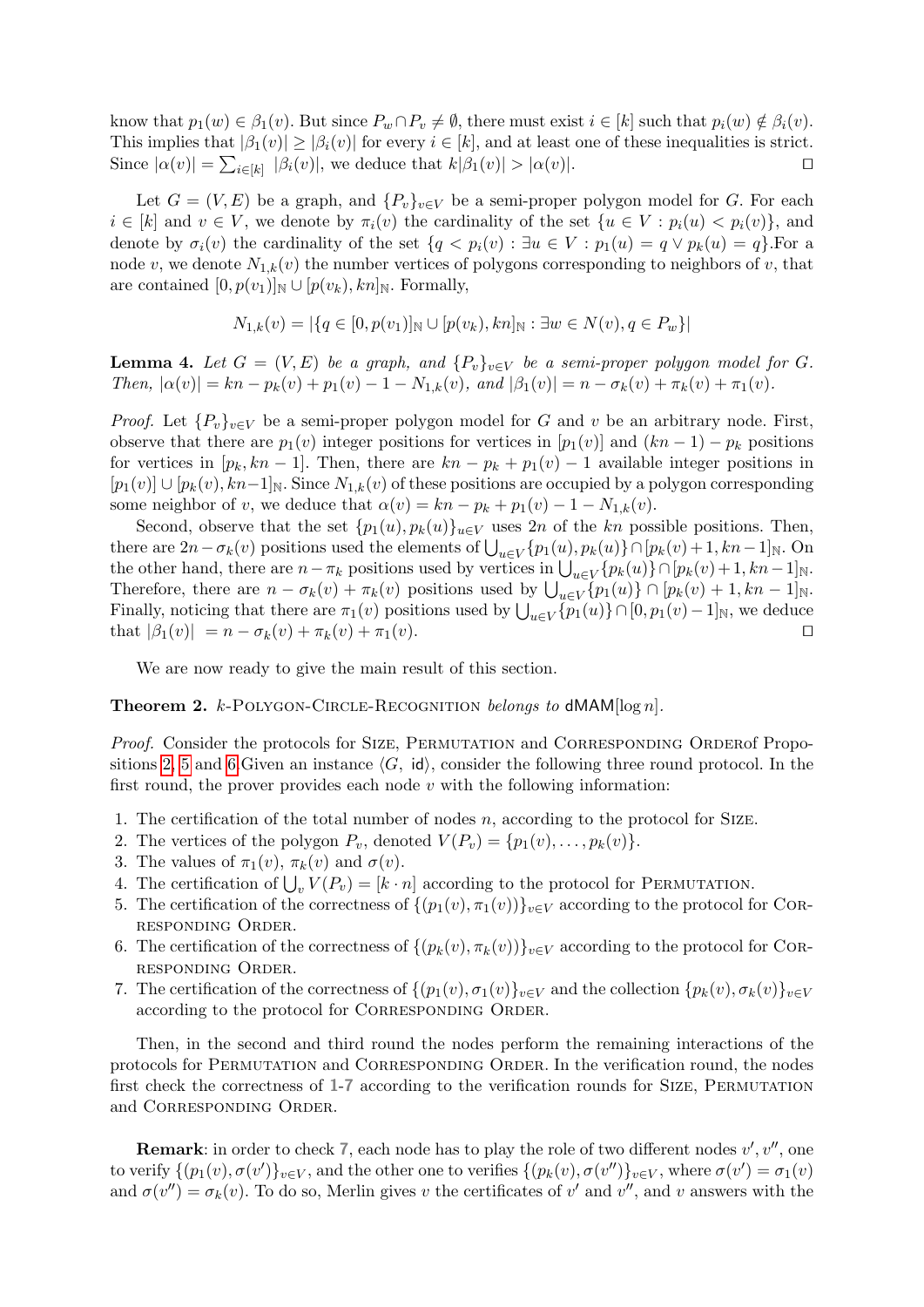random bits as if they would be generated by  $v'$  and  $v''$ . Obviously, this increases the communication cost by a factor of 2.

Then, each node v computes  $|\beta(v)|$  and  $|\alpha(v)|$  according to the expressions of lemma [4,](#page-11-0) and checks the following conditions:

a.  $\forall u \in N(v), P_u \cap P_v \neq \emptyset$ . b.  $|\alpha(v)| = k|\beta_1(v)|$ .

We now analyze completeness and soundness.

**Completeness:** Suppose that input graph  $G$  is a k-polygon-circle graph. Then Merlin gives a proper polygon model  $\{P_v\}_{v\in V}$  for G. Merlin also provides the correct number of nodes n, correct orders  ${\{\pi_1(v)\}}_{v\in V}$  and  ${\{\pi_k(v)\}}_{v\in V}$ ,  ${\{\sigma_1(v)\}}_{v\in V}$  and  ${\{\sigma_k(v)\}}_{v\in V}$ , and the certificates required in the corresponding sub-routines. Then, the nodes verify correctness of 1-7 with probability greater than  $2/3$ , by the correctness of the protocols for SIZE, PERMUTATION and CORRESPONDING ORDER. Finally, condition a is verified by definition of a proper model, and condition b is verified by lemma [3.](#page-10-1) We deduce that every node accepts with probability greater than 2/3.

**Soundness:** Suppose now that G is not a k-polygon-circle graph. By the soundness of the protocols for Size, Permutation and corresponding order, we now that at least one node rejects the certificates not satisfying 1-7, with probability greater than 2/3. Suppose then that conditions 1-7 are verified. Observe that every set of polygons satisfying condition a form a semi-proper polygon model for  $G$ . Since  $G$  is not a k-polygon-circle graph, by lemma [3](#page-10-1) we deduce that at least one node fails to verify a or b. All together, we deduce that at least one node rejects with probability greater than 2/3.

We now analyze the communication complexity of the protocol: the certification for Size, PERMUTATION and CORRESPONDING ORDER is  $\mathcal{O}(\log n)$ , given by proposition [2,](#page-6-1) [5](#page-6-2) and [6.](#page-6-3) On the other hand, for each  $v \in V$ , the values  $\pi_1(v), \pi_k(v), \sigma_1(v), \sigma_2(v), V(P_v)$  can be encoded in  $\mathcal{O}(\log n)$  as they are numbers in [n], [2n] or [kn]. Overall the total communication is  $\mathcal{O}(\log n)$ .

Since circle graphs are 2-polygon-circle graphs, we deduce that CIRCLE-RECOGNITION is in  $dMAM[\log n]$ .

## <span id="page-12-0"></span>6 Lower Bounds

In this section we give logarithmic lower-bounds in the certificate sizes of any PLS that recognizes the class of permutation, trapezoid, circle or polygon-circle graphs. In order to so, we use a technique given by Fraigniaud et al [\[15\]](#page-15-33), called crossing edge, and which we detail as follows. Let  $G = (V, E)$  be a graph and let  $H_1 = (V_1, E_1)$  and  $H_2 = (V_2, E_2)$  be two subgraphs of G. We say that  $H_1$  and  $H_2$  are independent if and only if  $V_1 \cap V_2 = \emptyset$  and  $E \cap (V_1 \times V_2) = \emptyset$ .

**Definition 3** ([\[15\]](#page-15-33)). Let  $G = (V, E)$  be a graph and let  $H_1 = (V_1, E_1)$  and  $H_2 = (V_2, E_2)$  be two independent isomorphic subgraphs of G with isomorphism  $\sigma: V_1 \to V_2$ . The CROSSING of G induced by  $\sigma$ , denoted by  $\sigma_{\bowtie}(G)$ , is the graph obtained from G by replacing every pair of edges  $\{u, v\} \in E_1$  and  $\{\sigma(u), \sigma(v)\} \in E_2$ , by the pair  $\{u, \sigma(v)\}$  and  $\{\sigma(u), v\}$ .

Then, the tool that we use to build our lower-bounds is the following.

<span id="page-12-1"></span>**Theorem 3** ([\[15\]](#page-15-33)). Let F be a family of network configurations, and let P be a boolean predicate over F. Suppose that there is a configuration  $G_s \in \mathcal{F}$  satisfying that (1) G contains as subgraphs r pairwise independent isomorphic copies  $H_1, ..., H_r$  with s edges each, and (2) there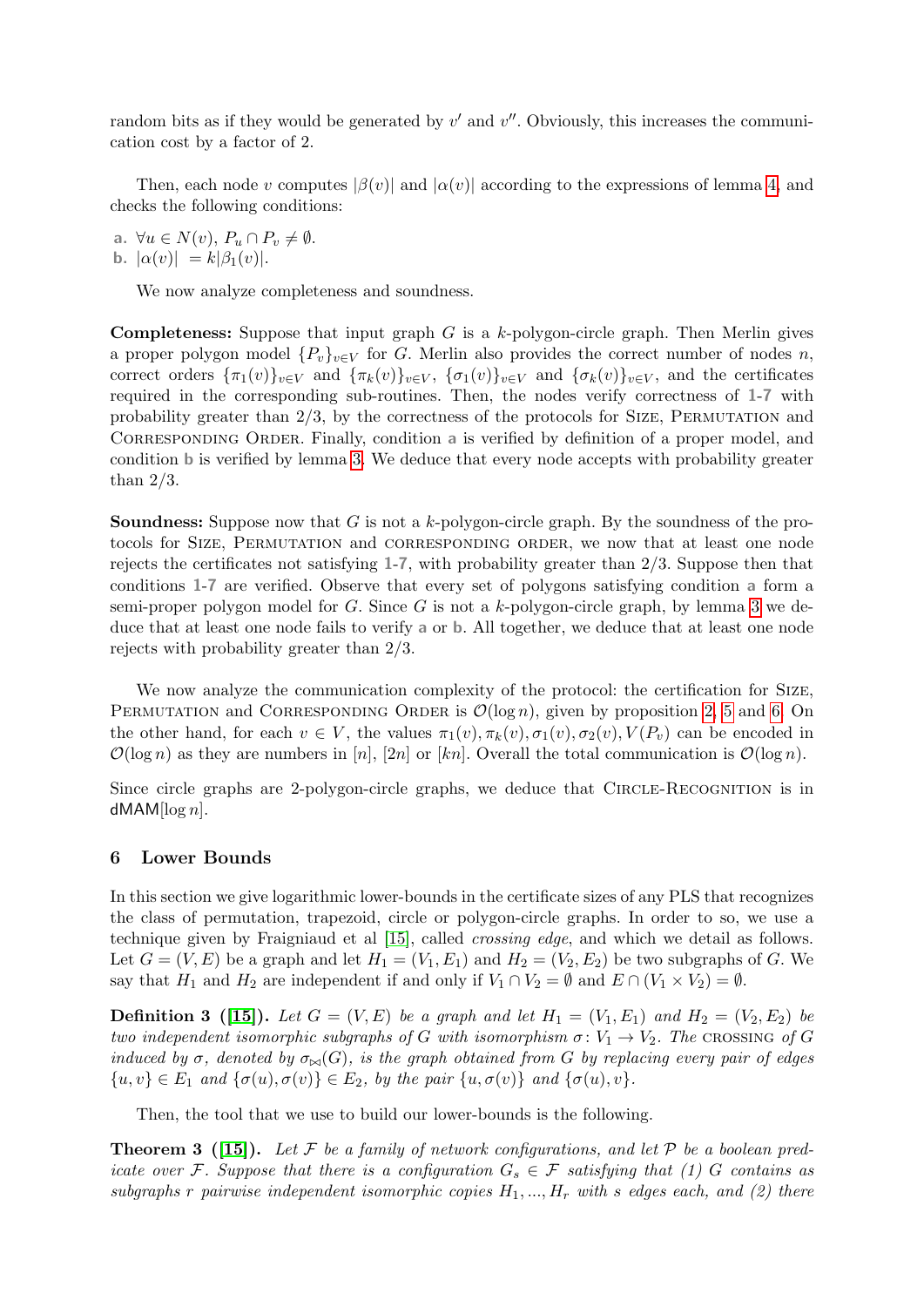exists r port-preserving isomorphisms  $\sigma_i: V(H_1) \to V(H_i)$  such that for every  $i \neq j$ , the isomorphism  $\sigma^{ij} = \sigma_i \circ \sigma_j^{-1}$  satisfies  $\mathcal{P}(G_s) \neq \mathcal{P}(\sigma_{\bowtie}^{ij}(G)_s)$ . Then, the verification complexity of any PLS for P and F is  $\Omega\left(\frac{log(r)}{r}\right)$ s ã .

Let us consider first permutation and trapezoid graphs. Let  $\mathcal F$  the family of instances of PERMUTATION-RECOGNITION, induced by the family of graphs  $\{Q_n\}_{n>0}$ . Each graph  $Q_n$  consists of 5n nodes forming a path  $\{v_1, \ldots, v_{5n}\}$  where we add the edge  $\{v_{5i-3}, v_{5i-1}\}$ , for each  $i \in [n]$ . It is easy to see that for each  $n > 0$ ,  $Q_n$  is a permutation graph (and then also a trapezoid  $graph$ ). In fig. [7](#page-13-0) is depicted the graph  $Q_3$  and its corresponding model.



<span id="page-13-0"></span>Fig. 7. Graph  $Q_3$  and a permutation model for  $Q_3$ .

Given  $Q_n$  defined above, consider the subgraphs  $H_i = \{v_{5i-2}, v_{5i-1}\}\$ , for each  $i \in [n]$ , and the isomorphism  $\sigma_i: V(H_1) \to V(H_i)$  such that  $\sigma_i(v_3) = v_{5i-2}$  and  $\sigma_i(v_4) = v_{5i-1}$ .

**Lemma 5.** For each  $i \neq j$ , the graph  $\sigma_{\bowtie}^{ij}(Q_n)$  it is not a trapezoid graph.

*Proof.* Given  $i < j$ , observe that in  $\sigma^{ij}$ :  $V(H_j) \to V(H_i)$ , the nodes  $v_{5j-3}$ ,  $v_{5j-2}$ ,  $v_{5i-1}$ ,  $v_{5i-3}$ ,  $v_{5i-2}, v_{5j-1}$  form an induced cycle of length 6 (see fig. [8](#page-13-1) for an example).



<span id="page-13-1"></span>Fig. 8. Graph  $\sigma^{12}_{\bowtie}(Q_3)$ , where in red are represented the crossing edges. Observe that this graph is not a trapezoid graph, as it contains an induced cycle of length 6.

As a trapezoid graph have induced cycles of length at most 6, we deduce that  $\sigma^{ij}_{\bowtie}(Q_n)$  is not a trapezoid graph.

By theorem [3](#page-12-1) and the abode result, the lower bound result is direct.

Theorem 4. Any PLS for PERMUTATION-RECOGNITION or TRAPEZOID-RECOGNITION has proof-size of  $\Omega(\log n)$  bits.

We now tackle the lower-bound for circle and polygon-circle graphs. Let  $\mathcal G$  the family of instances of CIRCLE-RECOGNITION, defined by the family of graphs  $\{M_n\}_{n>2}$ . Each graph  $M_n$ consists of 6n nodes, where 4n nodes form a path  $\{v_1, \ldots, v_{4n}\}$  where we add, for each  $i \in [n]$ , the edges  $\{v_{4i-3}, v_{4n+i}\}, \{v_{4i-2}, v_{5n+i}\}$  and  $\{v_{4n+i}, v_{5n+i}\}.$  It is easy to see that for each  $n > 0$ ,  $M_n$  is a circle graph (and then also a polygon-circle graph). In Figure [9](#page-14-9) is depicted the graph  $M_4$  and its corresponding model.

<span id="page-13-2"></span>Given  $M_n$  defined above, consider the subgraphs  $H_i = \{v_{4n+i}, v_{5n+i}\}\$ , for each  $i \in [n]$ , and the isomorphism  $\sigma_i: V(H_1) \to V(H_i)$  such that  $\sigma_i(4n+1) = v_{5n+i}$  and  $\sigma_i(5n+1) = v_{4n+i}$ .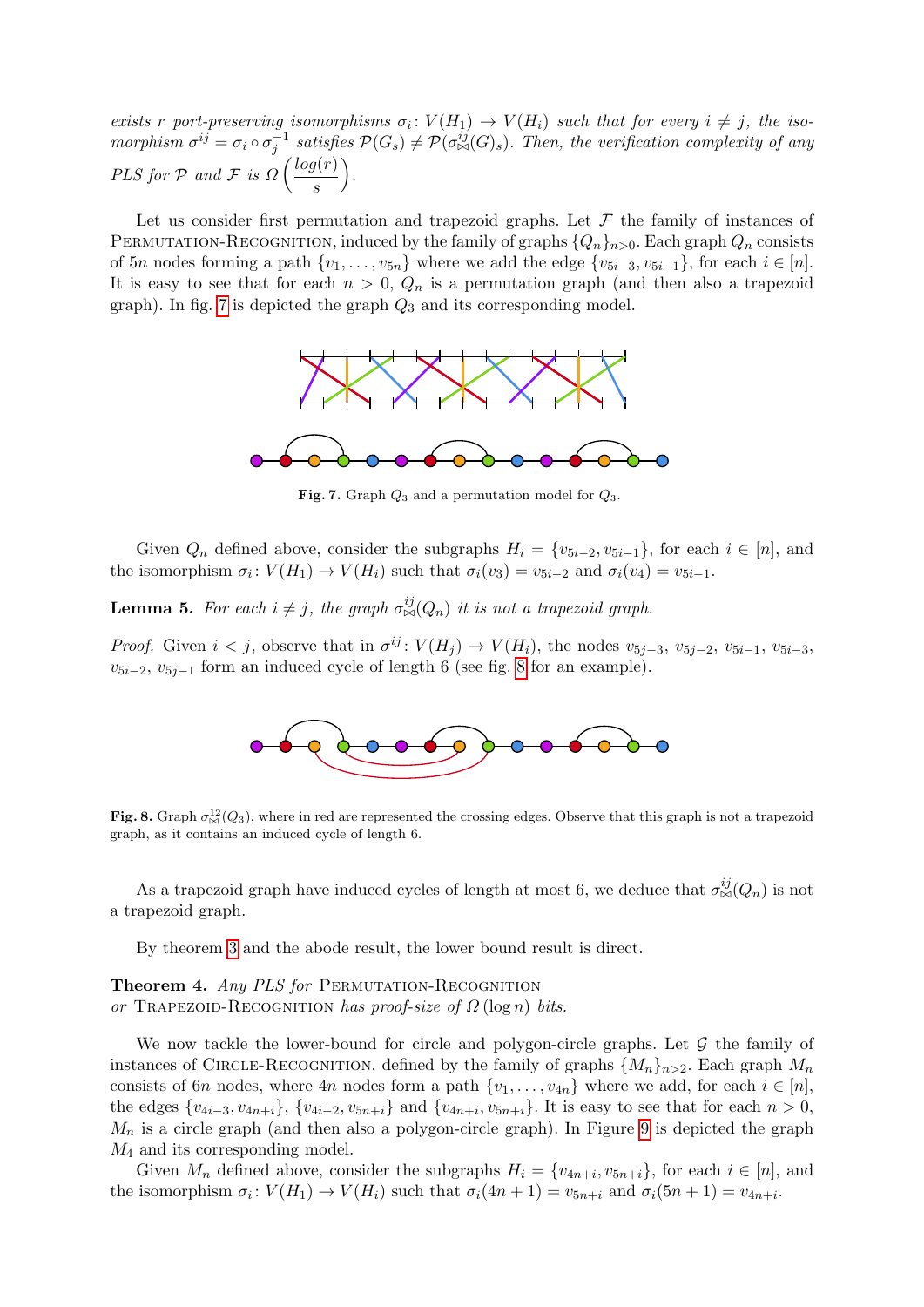

<span id="page-14-9"></span>Fig. 9. Left: Graph  $M_4$ . Middle: a permutation model for  $M_4$ . Right: Graph  $\sigma^{i,i+1}_{\bowtie}(M_4)$ , where in red are represented the crossing edges.

**Lemma 6.** For every  $k > 0$  and each  $i \neq j$ , the graph  $\sigma_{\bowtie}^{ij}(M_n)$  it is not a k-polygon-circle graph.

*Proof.* First, observe that in  $\sigma^{ij}_{\bowtie}(M_n)$  we have two induced cycles defined by  $C_1 = v_1, \ldots, v_{4n}$ , and  $C_2 = v_{4j-3}, v_{4n+j}, v_{5n+i}, v_{4i-2}, v_{4i-3}, v_{4n+i}, v_{5n+j}$ . Moreover  $|V(C_1) \cap V(C_2)| = 4$ ,  $|V(C_1) |V(C_2)| = 4n - 4$  and  $|V(C_2) - V(C_1)| = 4$ . See fig. [9](#page-14-9) for a representation of  $\sigma^{i,i+1}_{\bowtie}(M_4)$ .

*Claim.* Every graph G consisting in two graphs  $C_1$  and  $C_2$  such that  $|V(C_1) \cap V(C_2)| \geq 4$ ,  $|V(C_1) - V(C_2)| \geq 2$  and  $|V(C_2) - V(C_1)| \geq 2$  is not a k-polygon-circle graph, for every  $k > 0$ .

Let us denote by  $v_i$  and  $v_f$  two special nodes with degree 3, connecting the two cycles. Suppose there exists a  $k$ -polygon-circle model for  $G$ . Observe that, if we delete all polygons corresponding to nodes of  $V(C_2)-V(C_1)$ , we obtain a polygon model for  $C_1$ . However, the cycle  $C_1$  has at least 4 nodes, because  $|V(C_1) - V(C_2)| \geq 2$  and  $|V(C_1) \cap V(C_2)| \geq 4$ . Then, there is no way to add the removed polygons corresponding to  $V(C_2) - V(C_1)$ , without intersecting a polygon of  $V(C_1) - V(C_2)$ .

Then, by section [6,](#page-13-2) we deduce that the graph induced by  $C_1 \cup C_2$  is not a k-polygon-cycle graph. Since the class of polygon-circle graphs is hereditary, we deduce that  $\sigma^{ij}_{\bowtie}(M_n)$  it is not a  $k$ -polygon-circle graph.

Direct by Theorem [3](#page-12-1) and Lemma [6](#page-13-2) we deduce the following result.

Theorem 5. Any PLS for CIRCLE-RECOGNITION or k-POLYGON-CIRCLE-RECOGNITION has proof-size of  $\Omega(\log n)$  bits.

## References

- <span id="page-14-5"></span>1. Mohamed Ibrahim Abouelhoda and Enno Ohlebusch. Chaining algorithms for multiple genome comparison. Journal of Discrete Algorithms, 3(2-4):321–341, 2005.
- <span id="page-14-2"></span>2. Katerina Asdre, Kyriaki Ioannidou, and Stavros D Nikolopoulos. The harmonious coloring problem is npcomplete for interval and permutation graphs. Discrete Applied Mathematics, 155(17):2377–2382, 2007.
- <span id="page-14-0"></span>3. László Babai and Shlomo Moran. Arthur-merlin games: a randomized proof system, and a hierarchy of complexity classes. Journal of Computer and System Sciences, 36(2):254–276, 1988.
- <span id="page-14-3"></span>4. Catriel Beeri, Ronald Fagin, David Maier, and Mihalis Yannakakis. On the desirability of acyclic database schemes. Journal of the ACM (JACM), 30(3):479–513, 1983.
- <span id="page-14-6"></span>5. Nicolas Bousquet, Laurent Feuilloley, and Théo Pierron. Local certification of graph decompositions and applications to minor-free classes. arXiv preprint arXiv:2108.00059, 2021.
- <span id="page-14-8"></span>6. Andreas Brandstädt, Van Bang Le, and Jeremy P. Spinrad. Graph Classes: A Survey. Society for Industrial and Applied Mathematics, January 1999.
- <span id="page-14-7"></span>7. Keren Censor-Hillel, Ami Paz, and Mor Perry. Approximate proof-labeling schemes. Theoretical Computer Science, 811:112–124, 2020.
- <span id="page-14-4"></span>8. HS Chao, Fang-Rong Hsu, and Richard C. T. Lee. An optimal algorithm for finding the minimum cardinality dominating set on permutation graphs. Discrete Applied Mathematics, 102(3):159–173, 2000.
- <span id="page-14-1"></span>9. Pierluigi Crescenzi, Pierre Fraigniaud, and Ami Paz. Trade-offs in distributed interactive proofs. In 33rd International Symposium on Distributed Computing (DISC 2019). Schloss Dagstuhl-Leibniz-Zentrum fuer Informatik, 2019.